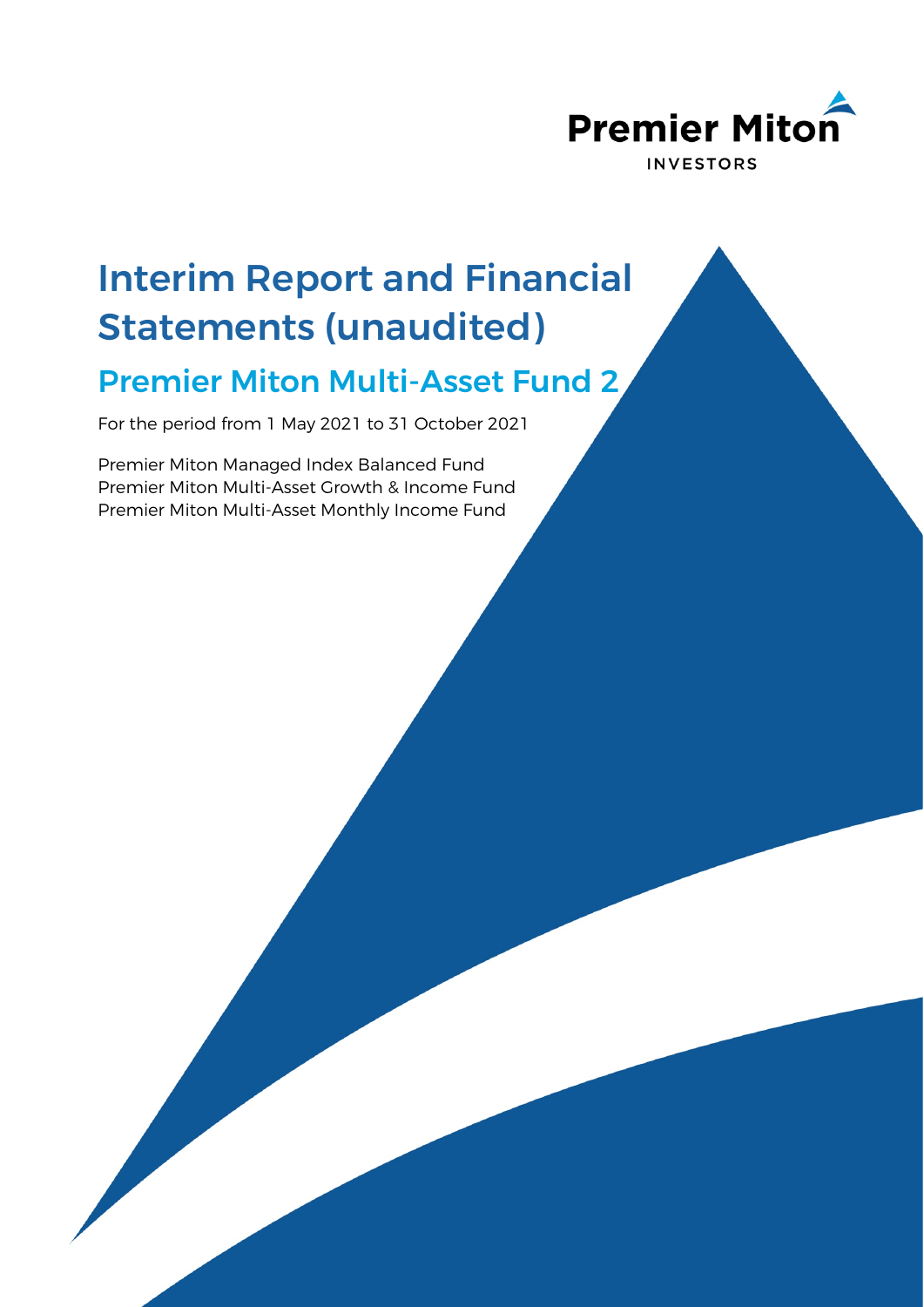## **INDEX**

## **Management and Administration**

## **Premier Miton Managed Index Balanced Fund**

| Statement of Total Return, Statement of Change in Net Assets |  |
|--------------------------------------------------------------|--|

## Premier Miton Multi-Asset Growth & Income Fund

| Statement of Total Return, Statement of Change in Net Assets<br>Attributable to Shareholders & Balance Sheet 14 |  |
|-----------------------------------------------------------------------------------------------------------------|--|

## **Premier Miton Multi-Asset Monthly Income Fund**

| Statement of Total Return, Statement of Change in Net Assets |  |
|--------------------------------------------------------------|--|
|                                                              |  |
|                                                              |  |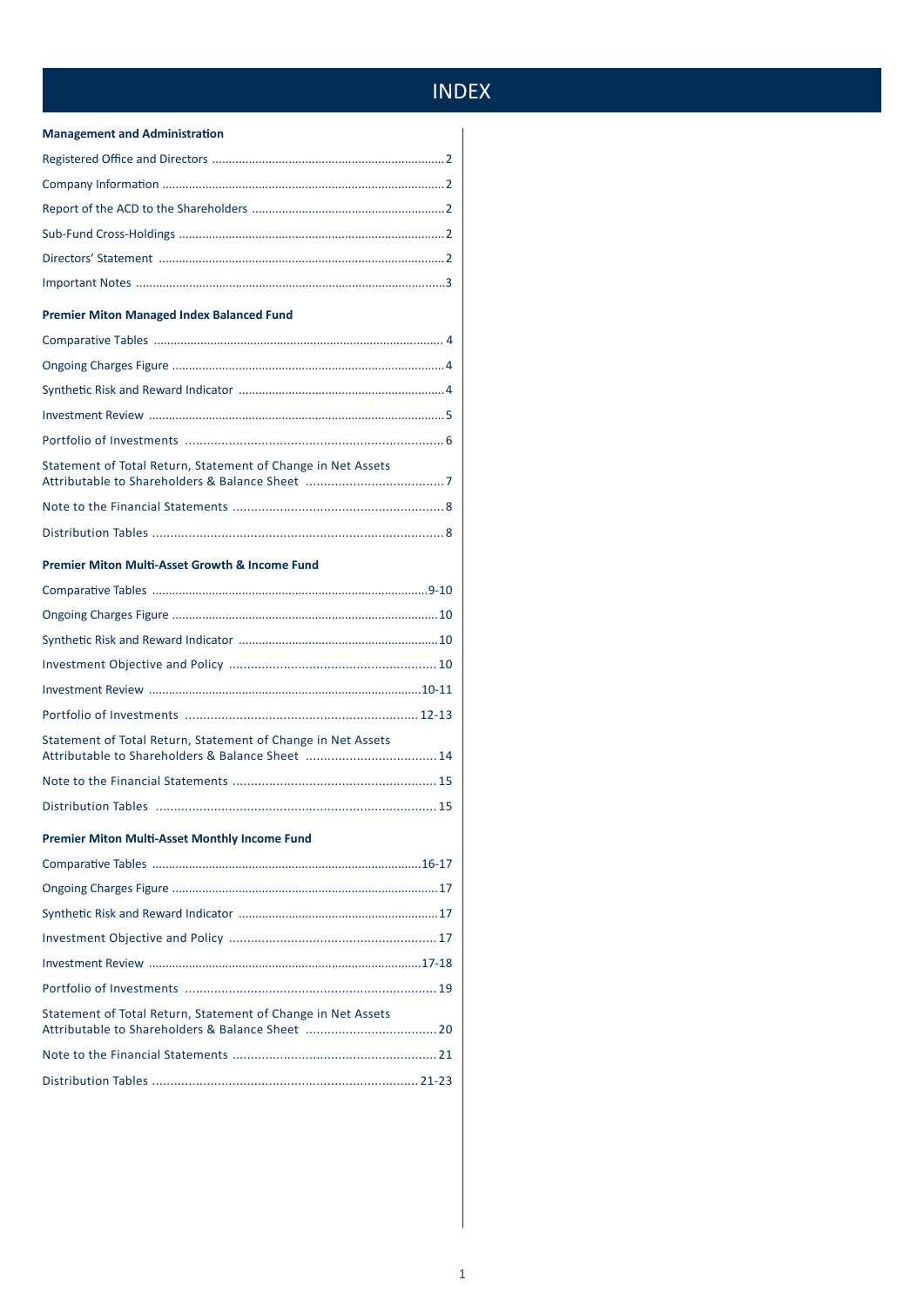## MANAGEMENT AND ADMINISTRATION

The Authorised Corporate Director ("ACD") and registered office of Premier Miton Multi-Asset Fund 2 ("the Company"):

## **PREMIER PORTFOLIO MANAGERS LIMITED**

Eastgate Court, High Street, Guildford, Surrey, GU1 3DE

Premier Portfolio Managers Limited is authorised and regulated by the Financial Conduct Authority ("FCA") and is a member of The Investment Association ("IA"). Premier Fund Managers Limited and Premier Portfolio Managers Limited are members of the 'Premier Miton Investors' Marketing group and subsidiaries of Premier Miton Group Plc.

#### **DIRECTORS OF THE ACD:**

Mike O'Shea Ian West Piers Harrison Rosamond Borer Gregor Craig Niamh Dempsey^ Robert Colthorpe (Non-Executive Director)^ William Smith (Non-Executive Director)^ Sarah Walden (Non-Executive Director)\* Nick Emmins (Non-Executive Director)\*

^ Stepped down 23 November 2021

\* Appointed 23 November 2021

## **INVESTMENT ADVISER:**

Premier Fund Managers Limited is the Investment Adviser to Premier Miton Multi-Asset Fund 2.

### **DEPOSITARY:**

Northern Trust Investor Service Ltd\* 50 Bank Street, Canary Wharf, London, E14 5NT

\*Changed 27 November 2021, previously Northern Trust Global Services SE, UK Branch

Authorised by the Prudential Regulation Authority and regulated by the Financial Conduct Authority and the Prudential Regulation Authority.

### **AUDITOR:**

KPMG LLP 15 Canada Square, Canary Wharf, London, E14 5GL

#### **ADMINISTRATOR & REGISTRAR:**

Northern Trust Global Services SE, UK Branch 50 Bank Street, Canary Wharf, London, E14 5NT

### **COMPANY INFORMATION**

The Premier Miton Multi-Asset Fund 2 is an Investment Company with Variable Capital under regulation 12 of the Open-Ended Investment Company Regulations and incorporated in England and Wales under registered number IC000497 and authorised by the FCA with effect from 27 November 2006. Shareholders of the Company are not liable for the debts of the Company. At the period end, the Company contained four sub-funds: Premier Miton Growth Fund, Premier Miton Managed Index Balanced Fund, Premier Miton Multi-Asset Growth & Income Fund and Premier Miton Multi-Asset Monthly Income Fund. At the period end date, only the Premier Miton Managed Index Balanced Fund, Premier Miton Multi-Asset Growth & Income Fund and Premier Miton Multi-Asset Monthly Income Fund were launched.

The Company is a non-UCITS retail scheme which complies with the Financial Conduct Authority's Collective Investment Schemes sourcebook and is structured as an umbrella company so that different sub-funds may be established from time to time by the ACD with the approval of the FCA and the agreement of the Depositary.

Effective from 22 July 2014, the Company is now classified as an Alternative Investment Fund ("AIF") under the Alternative Investment Fund Manager's Directive ("AIFMD").

### **REPORT OF THE ACD TO THE SHAREHOLDERS OF THE COMPANY**

The ACD, as sole director, presents its report and the unaudited financial statements of the Company for the period from 1 May 2021 to 31 October 2021.

The Company is a non-UCITS scheme which complies with the Financial Conduct Authority's Collective Investment Schemes sourcebook. The shareholders are not liable for the debts of the Company.

The Investment Objectives and Policies of each sub-fund of the Company are covered in the section for each sub-fund. The sub-funds of an umbrella company should be invested as if they were a single company. The names and addresses of the ACD, the Depositary, the Registrar and the Auditor are detailed on this page.

In the future there may be other sub-funds of the Company. As a sub-fund is not a legal entity, if the assets attributable to any sub-fund were insufficient to meet the liabilities attributable to it, the shortfall might have to be met out of the assets attributable to one or more other sub-funds of the Company.

Where a sub-fund invests in other Collective Investment Schemes, the maximum annual management fee that may be charged to that Collective Investment Scheme is 5% of the net asset value of such a scheme, however, it is expected that the actual annual management fee will not exceed 2%.

## **SUB-FUND CROSS HOLDINGS**

At the period end, none of the shares in the sub-funds were held by any other sub-funds or the Company.

## **DIRECTORS' STATEMENT**

In accordance with the Regulations, we hereby certify the report on behalf of the Directors of Premier Portfolio Managers Limited.

fn for

Gregor Craig **Ian West** Director (of the ACD) Director (of the ACD) 23 December 2021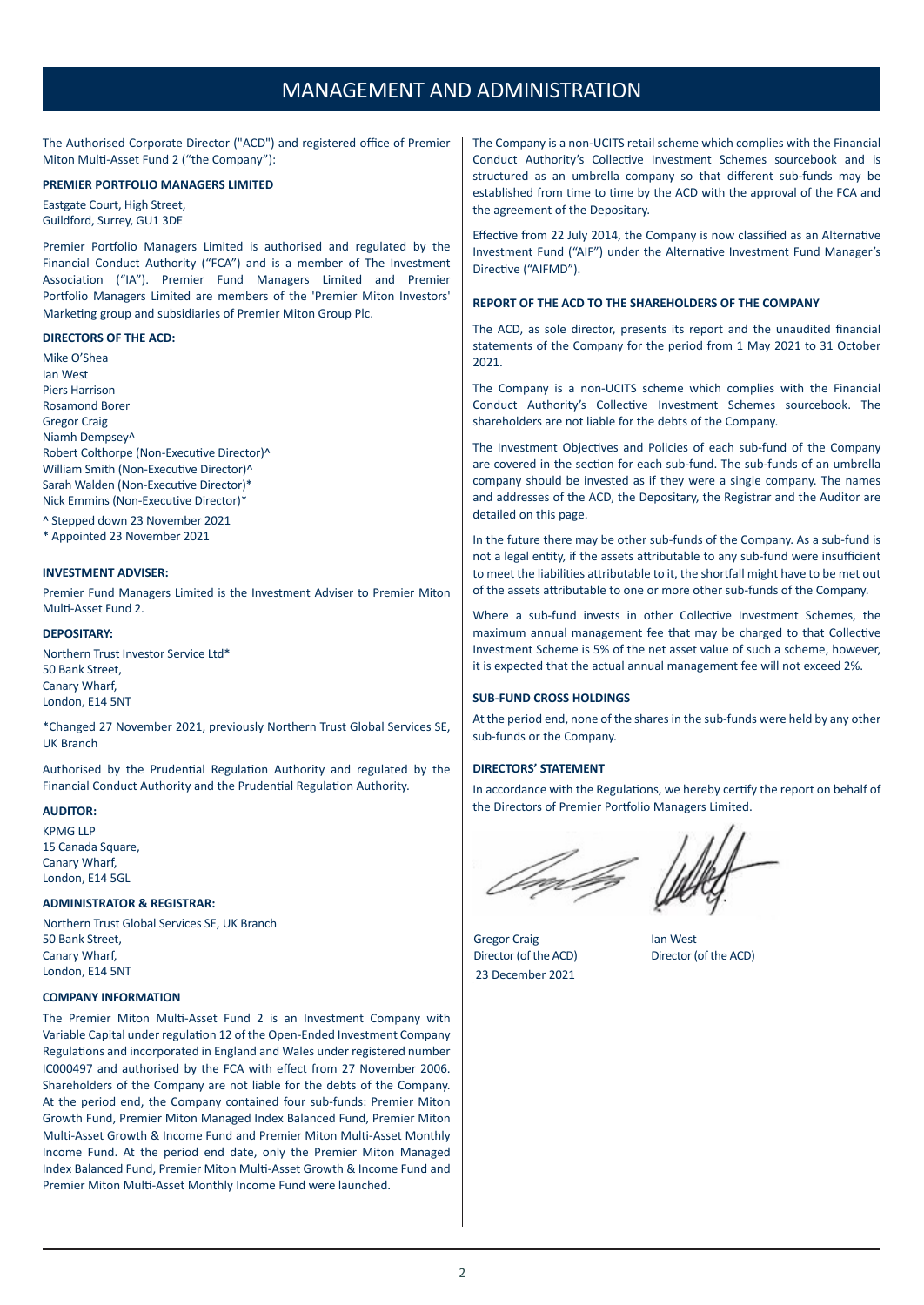### **IMPORTANT NOTES**

#### **Value Assessment Report**

It is our duty as Authorised Fund Manager ("AFM") to act in the best interests of our investors. As part of fulfilling this duty, we need to consider whether the charges taken from our funds are justified in the context of the overall service and value that we provide to our investors. The FCA have introduced new rules requiring the Boards of AFMs to consider robustly and in detail whether they are delivering value for money to their investors and to explain the assessment annually in a Value Statement made available to the public. The Value Assessment Report is available on the Premier Miton website www.premiermiton.com and can be found within the Literature section of the website under Funds, select any of the sub-funds of the Premier Miton Multi-Asset Fund 2, Regulatory documents. The Value Assessment Report will be published before 30 April each year and will cover the period 1 January to 31 December for the previous year.

#### **COVID-19**

Since the start of the coronavirus pandemic, Premier Miton has continued to focus on ensuring business continuity for our clients, including investment management and client service, whilst looking after the health of our staff and helping to minimise the spread of coronavirus.

We have adopted the latest relevant advice and best practice as it becomes available from relevant organisations including the UK Government, local public health agencies, World Health Organization (WHO), Centres for Disease Control and Prevention (CDC) and Foreign & Commonwealth Office (for travel advice).

In line with previous government guidelines that people should work at home if they can, we successfully adopted a working model that allowed our people to work from home, although in line with our aim to provide business continuity for our clients and to look after the welfare of our workforce, our offices have also remained open.

In July 2021, the government changed their guidance and no longer instructed people to work from home if they can. Since September 2021 there has been a return to more office based working. We believe office working has a positive role for our business and our people, but we continue to offer some flexibility for people to work from home. As always, we will keep our working practices under constant review to ensure we continue to deliver for our clients and our employees.

#### **Going Concern Assessment**

Due to the ongoing uncertainty and current volatility in the financial markets, the following statement has been provided for the Premier Miton Multi-Asset Fund 2: The ACD is not aware of any material uncertainties related to events or conditions that cast significant doubt upon the Premier Miton Multi-Asset Fund 2 ability to continue as a going concern.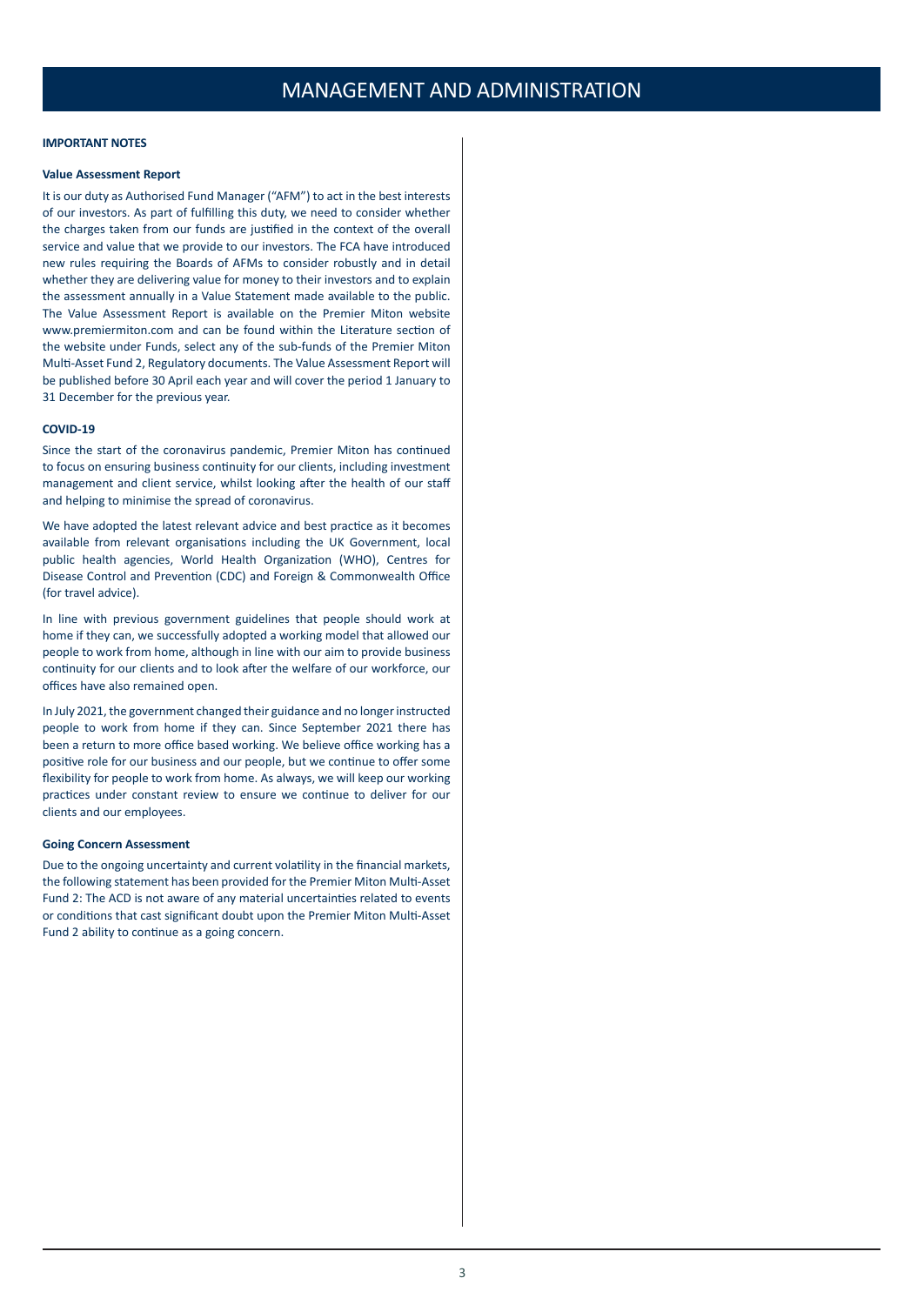## COMPARATIVE TABLES

### **Performance Record**

| High $(p)$ | Low $(p)$ |
|------------|-----------|
|            |           |
| 102.60     | 100.00    |
| 105.45     | 86.57     |
| 112.30     | 103.77    |
|            |           |

### **Income Record**

| Calendar Year                      | Net Income per<br>Share (p) |
|------------------------------------|-----------------------------|
| <b>Class C Accumulation Shares</b> |                             |
| 2020                               | 1.8002                      |
| $2021^2$                           | 2.5000                      |

#### **Net Asset Value (NAV)**

|                                    | Shares in    | NAV per Share<br>$(p)^3$ |  |
|------------------------------------|--------------|--------------------------|--|
| As at                              | <b>Issue</b> |                          |  |
| <b>Class C Accumulation Shares</b> |              |                          |  |
| 30/04/20                           | 1,369,741    | 92.85                    |  |
| 30/04/21                           | 1,304,533    | 107.24                   |  |
| 31/10/21                           | 1,302,456    | 110.53                   |  |

| <b>Total NAV</b> | NAV of Sub-Fund<br>(£) |
|------------------|------------------------|
| 30/04/20         | 1,271,738              |
| 30/04/21         | 1,398,975              |
| 31/10/21         | 1,439,664              |
|                  |                        |

<sup>1</sup> From 11 December 2019 to 31 December 2019.

<sup>2</sup> To 31 October 2021.

<sup>3</sup> The net asset value per share is calculated on a bid basis and excludes any distribution payable.

| ONGOING CHARGES FIGURE (OCF)       |          |          |
|------------------------------------|----------|----------|
|                                    | 31/10/21 | 30/04/21 |
| <b>Class C Accumulation Shares</b> | 0.49%    | 0.49%    |

The ongoing charges figure is based on the last six month's expenses for the period ending 31 October 2021 and may vary from year to year.

It excludes the costs of buying or selling assets for the sub-fund (unless these assets are shares of another fund).

In line with the Investment Association "Disclosure of Fund Charges and Costs" circular published July 2020, the OCF quoted includes costs associated with investment in Packaged Retail and Insurance-based Investment Products (PRIIPs).

## SYNTHETIC RISK AND REWARD INDICATOR (SRRI)

| Typically lower rewards |  |   |  | Typically higher rewards |                           |
|-------------------------|--|---|--|--------------------------|---------------------------|
| Lower risk              |  |   |  |                          | $\rightarrow$ Higher risk |
|                         |  | 3 |  |                          |                           |

The sub-fund is ranked as 4 because funds and portfolios holding similar assets has experienced medium rises and falls in value over the past five years. Please note that even the lowest ranking does not mean a risk-free investment.

The underlying assets which comprise the securities in which the sub-fund invests include equities, commodities and property which, as asset classes, tend to experience higher volatility than bonds or money market instruments, but this is tempered by diversification across asset classes. The sub-fund is geographically and sector diversified which reduces its vulnerability to adverse market sentiment in any one location or sector.

The sub-fund may not be appropriate for investors who plan to withdraw their money within 5 years.

The Risk and Reward Indicator demonstrates where the sub-fund ranks in terms of its potential risk and reward. The higher the rank the greater the potential reward but the greater the risk of losing money. It is based on past data, may change over time and may not be a reliable indication of the future risk profile of the sub-fund.

## INVESTMENT OBJECTIVE AND POLICY

The investment objective of the Premier Miton Managed Index Balanced Fund is to achieve total returns comprised of capital growth and income from a global, diversified portfolio of investments. Those investments will typically track indices covering different asset classes.

The minimum recommended term for holding shares in this sub-fund is at least 5 years. This does not mean that the sub-fund will achieve the objective over this, or any other, specific time period and there is a risk of loss to your original capital invested.

The sub-fund aims to achieve its objective from a diversified portfolio of investments covering different asset classes globally, including bonds (such as government and corporate bonds), equities (company shares), property (including Real Estate Investment Trusts ("REITs")), alternative investments (which may include commodities), money market instruments, deposits, near cash and cash.

The sub-fund will maintain exposure to a broad spread of underlying assets. The exposure to global equity markets will be in the range of 30% to 60%, the exposure to global bond markets will be in the range of 35% to 65%.

The sub-fund will look to gain exposure to the different asset classes and underlying investments through Collective Investment Schemes, including Exchange Traded Funds and other investments, which will track indices.

The sub-fund may also invest directly in transferable securities (which will generally be component securities of indices tracked by investments which the sub-fund holds) and fixed income securities. This will typically be where asset class exposure can be obtained efficiently and more cost effectively than via a Collective Investment Scheme.

The sub-fund may invest in derivatives and forward transactions for investment purposes as well as for the purposes of efficient portfolio management (including hedging).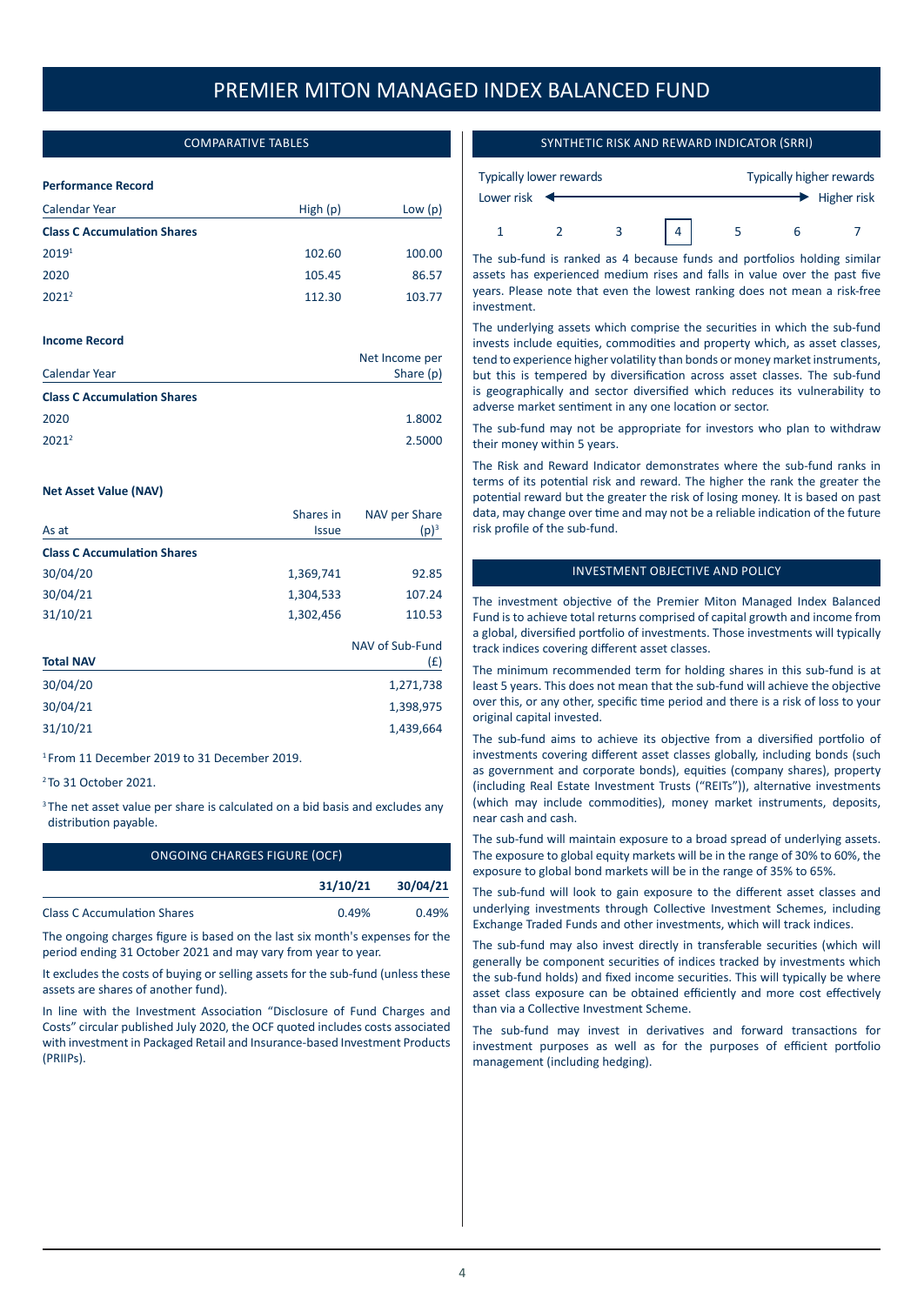## INVESTMENT REVIEW

### **PERFORMANCE**

During the period under review the Premier Miton Managed Index Balanced Fund (class C accumulation shares) returned 3.0% compared to 2.8% for the IA Mixed Investment 20-60% Shares sector.

Many funds sold in the UK are grouped into sectors by the Investment Association (the trade body that represents UK investment managers), to facilitate comparison between funds with broadly similar characteristics. The fund is classified in the IA Mixed Investment 20%-60% Shares sector, which we believe is a meaningful comparator to help investors assess the performance of the sub-fund.

### **MARKET REVIEW**

The period saw global economies continue to recover from the corona virus induced recessions of 2020. Although regional economies continued to see periodic disruption from further spikes in virus cases, these were generally not sufficiently large or met with such stringent lock down measures to derail the overall recovery. The backdrop of better than previously expected economic and corporate earnings growth was positive for equity markets, with most major equity markets delivering strong returns, albeit at a slower pace than was seen after the market lows of 2020.

Emerging market equities were something of an exception to this, with returns lagging developed markets. This reflects lower corona virus vaccination levels, inflation concerns, but perhaps more importantly, regulatory and political actions in China which weighed on many large companies.

Bond markets also delivered positive returns in most cases, following weakness in the opening months of 2021. Following a spike in early 2021, government bond yields declined, leading to higher bond prices, although yields remained higher than the low levels seen in 2020. Corporate and high yield bonds also delivered positive returns, although emerging market local currency bonds delivered negative returns, reflecting weakness in several emerging market currencies.

### **PORTFOLIO ACTIVITY**

Portfolio activity was relatively light during the period. Increases to Japanese and UK equities were made in April and May respectively, also in April, the Vanguard FTSE 250 Exchange Traded Fund (ETF) was switched into the Amundi UK Mid and Small Cap ETF which provides very similar exposure at lower cost.

The gold holding was sold in June. Although often described as a safe haven asset, gold can exhibit relatively large price movements and historically gold has reacted poorly to increases in real interest rates. Given current very low levels of real interest rates and the potential for rates to increase, the holding was sold in order to manage the portfolio's overall sensitivity to interest rates.

Within the bond part of the portfolio, the allocation to China government bonds was increased where yields remain attractive in a global context. In July, following a period of strong performance, the composition of the US government bond allocation was adjusted with reductions to inflation protected bonds and longer dated bonds, with shorter dated bonds increased. These moves reduce the sensitivity of the portfolio to higher bond yields which are negative for bond prices. Towards the end of the period a small holding in Asia high yield bonds was added following notable weakness in the asset class.

## **OUTLOOK**

The global economy continues to recover from the corona virus induced recessions of 2020 with strong economic and corporate earnings growth being delivered. Whilst a sustained rise in inflation and higher interest rates from central banks remain a threat to market valuations, recent declines in bond yields may have reduced this threat, at least in the near term. Arguably a greater near term threat to markets is a slowing of the strong rates in economic growth as year on year comparisons become harder and potentially due to some supply chain constraints combined with elevated valuations. For both risks, it is likely that markets may be more responsive to fluctuations in near term economic data than had been the case in the early part of 2021.

Source: Premier Portfolio Managers Limited, November 2021. The information provided and opinions expressed are those of the investment manager and can change. This information should not be interpreted as investment advice.

Performance data taken from FE Analytics, quoted on a total return (income reinvested), bid to bid, UK sterling basis, Class C Accumulation shares as at 31 October 2021. Reference to any particular investment does not constitute a recommendation to buy or sell the investment. On 20 January 2020, this sub-fund moved from a single pricing basis (mid) to a swing pricing basis. Performance could be shown on a combination of bid, mid or offer prices, depending on the period of reporting, and is shown net of fees with net income reinvested. Past performance is not a guide to future returns and there is a risk of loss to capital.

The top ten purchases and total sales during the period were as follows:

| <b>Purchases</b>                                                                                                 | <b>Costs</b><br>£'000 | <b>Sales</b>                                                                                                                       | <b>Proceeds</b><br>£'000 |
|------------------------------------------------------------------------------------------------------------------|-----------------------|------------------------------------------------------------------------------------------------------------------------------------|--------------------------|
| Lyxor US Treasury 1-3Y DR<br><b>UCITS ETF</b>                                                                    | 40                    | Lyxor US Treasury 1-3Y DR<br><b>UCITS ETF</b>                                                                                      | 39                       |
| <b>United Kingdom Gilt</b><br>0.125% 31/01/2024                                                                  | 40                    | <b>Invesco Russell 2000</b><br><b>UCITS ETF</b>                                                                                    | 27                       |
| Invesco S&P SmallCap 600<br><b>UCITS ETF</b><br>Lyxor US Treasury 3-7Y DR                                        | 27                    | <b>Invesco Physical Gold ETC</b><br>iShares US Mortgage<br><b>Backed Securities UCITS</b>                                          | 25                       |
| <b>UCITS ETF</b>                                                                                                 | 23                    | <b>ETF</b>                                                                                                                         | 23                       |
| Lyxor Core Morningstar<br>UK NT (DR) UCITS ETF                                                                   | 20                    | <b>Lyxor Core US TIPS UCITS</b><br><b>ETF</b>                                                                                      | 22                       |
| Invesco S&P 500 UCITS<br><b>ETF</b>                                                                              | 15                    | Lyxor Core US Treasury<br>7-10yr UCITS ETF                                                                                         | 18                       |
| Tabula Haitong Asia ex-<br>Japan High Yield Corp USD<br><b>Bond ESG UCITS ETF</b><br><b>Goldman Sachs Access</b> | 12                    | <b>SPDR S&amp;P US Financials</b><br>Select Sector UCITS ETF<br><b>Invesco Technology S&amp;P</b><br><b>US Select Sector UCITS</b> | 15                       |
| China Government Bond<br><b>UCITS ETF</b>                                                                        | 11                    | <b>ETF</b>                                                                                                                         | 12                       |
| iShares Core MSCI EM IMI<br><b>UCITS ETF</b>                                                                     | 8                     | iShares USD Treasury<br>Bond 20+yr UCITS ETF                                                                                       | 11                       |
| <b>BNP Paribas Easy ECPI</b><br>Global ESG Infrastructure<br><b>UCITS ETF</b>                                    | $\overline{7}$        |                                                                                                                                    |                          |
| <b>Total purchases during</b><br>the period were                                                                 | 229                   | <b>Total sales during</b><br>the period were                                                                                       | 192                      |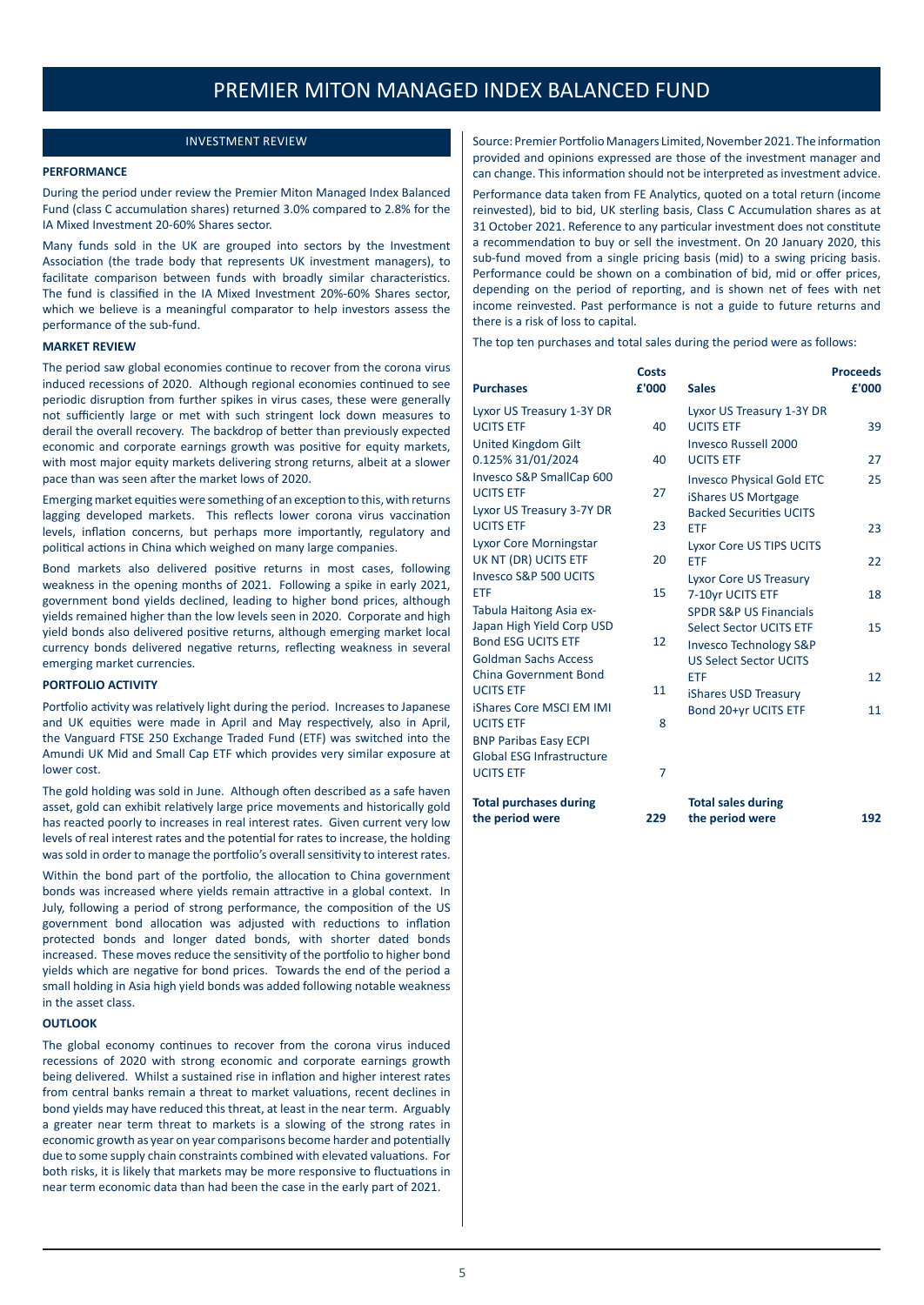## PORTFOLIO OF INVESTMENTS

## As at 31 October 2021

| <b>Holding</b> | Investment                                                                  | <b>Market</b><br>Value<br>£'000 | <b>Total</b><br>Value of<br><b>Fund</b><br>% |
|----------------|-----------------------------------------------------------------------------|---------------------------------|----------------------------------------------|
|                |                                                                             |                                 |                                              |
|                | <b>COLLECTIVE INVESTMENT SCHEMES</b><br>93.47% (95.07%)                     |                                 |                                              |
|                | Fixed Interest 34.67% (38.68%)                                              |                                 |                                              |
| 1,140          | Goldman Sachs Access China                                                  |                                 |                                              |
| 860            | <b>Government Bond UCITS ETF</b><br><b>Invesco GBP Corporate Bond UCITS</b> | 47                              | 3.26                                         |
|                | ETF                                                                         | 26                              | 1.81                                         |
| 3,966          | <b>Invesco USD Corporate Bond UCITS</b>                                     |                                 |                                              |
| 224            | <b>ETF</b><br>iShares GBP Corporate Bond 0-5yr                              | 63                              | 4.38                                         |
|                | <b>UCITS ETF</b>                                                            | 24                              | 1.67                                         |
| 1,015          | iShares JPMorgan EM Local                                                   |                                 |                                              |
|                | <b>Government Bond UCITS ETF</b>                                            | 39                              | 2.71                                         |
| 319            | Lyxor Core US TIPS UCITS ETF                                                | 28                              | 1.94                                         |
| 560            | Lyxor Core US Treasury 7-10yr UCITS<br>ETF                                  | 41                              | 2.85                                         |
| 378            | Lyxor ESG USD High Yield (DR) UCITS                                         |                                 |                                              |
|                | ETF                                                                         | 29                              | 2.01                                         |
| 1,704          | Tabula Haitong Asia ex-Japan High                                           |                                 |                                              |
|                | Yield Corp USD Bond ESG UCITS ETF                                           | 11                              | 0.76                                         |
| 650            | Vanguard USD Corporate Bond 1-3yr<br><b>UCITS ETF</b>                       | 24                              | 1.67                                         |
| 1,521          | Vanguard USD Corporate Bond UCITS                                           |                                 |                                              |
|                | ETF                                                                         | 63                              | 4.38                                         |
| 310            | Xtrackers II USD Asia ex-Japan                                              |                                 |                                              |
|                | <b>Corporate Bond UCITS ETF</b>                                             | 27                              | 1.88                                         |
| 2,447          | <b>Xtrackers II USD Emerging Markets</b><br><b>Bond UCITS ETF</b>           | 25                              | 1.74                                         |
| 4,889          | Xtrackers USD High Yield Corporate                                          |                                 |                                              |
|                | <b>Bond UCITS ETF</b>                                                       | 52                              | 3.61                                         |
|                |                                                                             | 499                             | 34.67                                        |
|                | Ireland 31.30% (32.45%)                                                     |                                 |                                              |
| 1,999          | Invesco S&P 500 ESG UCITS ETF                                               | 84                              | 5.82                                         |
| 2,780          | Invesco S&P 500 UCITS ETF                                                   | 85                              | 5.89                                         |
| 615            | Invesco S&P SmallCap 600 UCITS ETF                                          | 27                              | 1.88                                         |
| 20,279         | iShares Core MSCI EM IMI UCITS ETF                                          | 80                              | 5.56                                         |
| 7,665          | iShares Edge MSCI USA Value Factor                                          |                                 |                                              |
|                | <b>UCITS ETF</b>                                                            | 35                              | 2.43                                         |
| 4,928          | iShares MSCI EM ESG Enhanced                                                |                                 |                                              |
| 1,784          | <b>UCITS ETF</b><br>L&G Clean Water UCITS ETF                               | 23<br>21                        | 1.60<br>1.46                                 |
| 1,698          | Xtrackers S&P Europe ex-UK UCITS                                            |                                 |                                              |
|                | ETF                                                                         | 96                              | 6.66                                         |
|                |                                                                             | 451                             | 31.30                                        |
|                |                                                                             |                                 |                                              |
|                | Luxembourg 25.83% (22.37%)                                                  |                                 |                                              |
| 2,936<br>1,835 | Amundi Prime Japan UCITS ETF<br>Amundi Prime UK Mid & Small Cap             | 63                              | 4.38                                         |
|                | ETF                                                                         | 50                              | 3.47                                         |
| 125            | <b>BNP Paribas Easy ECPI Global ESG</b>                                     |                                 |                                              |
|                | <b>Infrastructure UCITS ETF</b>                                             | 7                               | 0.49                                         |
| 14,060         | Lyxor Core Morningstar UK NT (DR)                                           |                                 |                                              |
| 1,444          | <b>UCITS ETF</b><br>Lyxor MSCI Future Mobility ESG                          | 147                             | 10.20                                        |
|                | Filtered (DR) UCITS ETF                                                     | 25                              | 1.74                                         |
| 363            | Lyxor MSCI Pacific ex-Japan UCITS                                           |                                 |                                              |
|                | ETF                                                                         | 29                              | 2.01                                         |
| 266            | Lyxor US Treasury 3-7Y DR UCITS ETF                                         | 23                              | 1.60                                         |
| 2,036          | Xtrackers CSI300 Swap UCITS ETF                                             | 28                              | 1.94                                         |
|                |                                                                             | 372                             | 25.83                                        |

|                                                                               | <b>Market</b><br>Value | <b>Total</b><br>Value of<br><b>Fund</b> |
|-------------------------------------------------------------------------------|------------------------|-----------------------------------------|
| <b>Holding</b><br>Investment                                                  | £'000                  | %                                       |
| United Kingdom 1.67% (1.57%)                                                  |                        |                                         |
| 12,129<br>iShares Global Property Securities<br>Equity Index Fund UK          | 24                     | 1.67                                    |
|                                                                               | 24                     | 1.67                                    |
| <b>DEBT SECURITIES 3.27% (0.00%)</b>                                          |                        |                                         |
| Jersey 0.49% (0.00%)                                                          |                        |                                         |
| <b>WisdomTree Carbon ETC</b><br><b>USD 417</b>                                | 7                      | 0.49                                    |
|                                                                               | 7                      | 0.49                                    |
| United Kingdom 2.78% (0.00%)                                                  |                        |                                         |
| GBP 40,000<br>United Kingdom Gilt 0.125%<br>31/01/2024                        | 40                     | 2.78                                    |
|                                                                               | 40                     | 2.78                                    |
| <b>FORWARD FX CURRENCY</b><br><b>CONTRACTS 0.00% (0.07%)</b>                  |                        |                                         |
| USD (594,000)<br>Sold USD, Bought GBP 430,475 for<br>settlement on 02/12/2021 |                        |                                         |
|                                                                               |                        |                                         |
|                                                                               |                        |                                         |
| <b>Total Value of Investments</b>                                             | 1,393                  | 96.74                                   |
| <b>Net Other Assets</b>                                                       | 47                     | 3.26                                    |
| <b>Total Net Assets</b>                                                       | 1,440                  | 100.00                                  |

Figures in brackets represent sector distribution at 30 April 2021.

Securities are admitted to an official stock exchange listing or traded on another regulated market unless otherwise stated.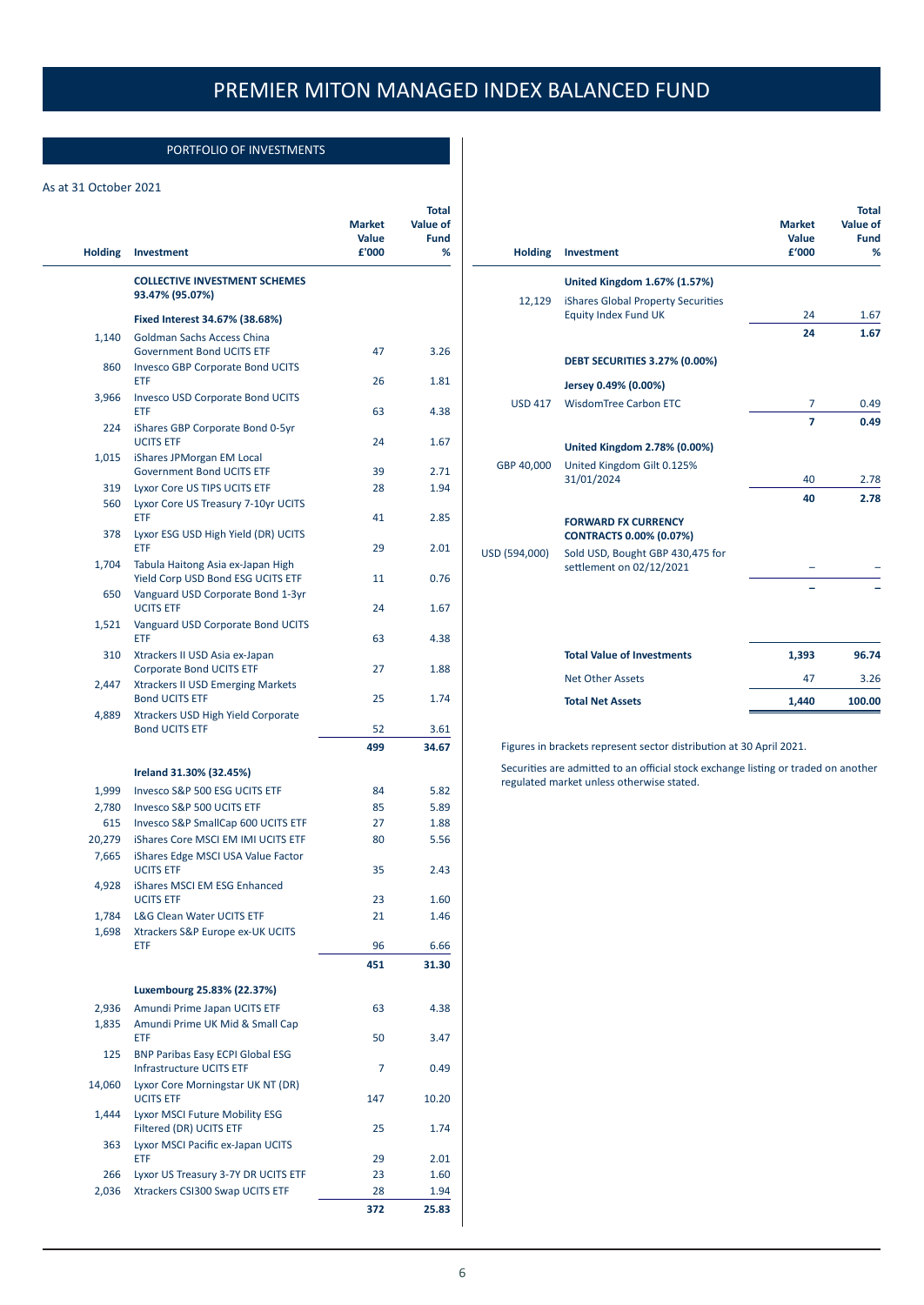## STATEMENT OF TOTAL RETURN

## For the period ended 31 October 2021

|                                                      | 31/10/21 |       | 31/10/20 |       |
|------------------------------------------------------|----------|-------|----------|-------|
|                                                      | £'000    | £'000 | £'000    | £'000 |
| Income                                               |          |       |          |       |
| Net capital gains                                    |          | 25    |          | 41    |
| Revenue                                              | 43       |       | 43       |       |
| <b>Expenses</b>                                      | (23)     |       | (23)     |       |
| Interest payable and<br>similar charges              |          |       |          |       |
| Net revenue before taxation                          | 20       |       | 20       |       |
| <b>Taxation</b>                                      | (2)      |       | (2)      |       |
| Net revenue after taxation                           |          | 18    |          | 18    |
| Total return before                                  |          |       |          |       |
| distributions                                        |          | 43    |          | 59    |
| <b>Distributions</b>                                 |          | (18)  |          | (18)  |
| Change in net assets<br>attributable to shareholders |          |       |          |       |
| from investment activities                           |          | 25    |          | 41    |

## STATEMENT OF CHANGE IN NET ASSETS ATTRIBUTABLE TO SHAREHOLDERS

For the period ended 31 October 2021

|                                                                                    | £'000 | 31/10/21 <sup>1</sup><br>£'000 | £'000          | 31/10/20<br>£'000 |
|------------------------------------------------------------------------------------|-------|--------------------------------|----------------|-------------------|
| <b>Opening net assets</b><br>attributable to shareholders                          |       | 1,399                          |                | 1,272             |
| Amounts receivable<br>on issue of shares                                           | 44    |                                | $\overline{2}$ |                   |
| Amounts payable on<br>cancellation of shares                                       | (46)  |                                | (3)            |                   |
|                                                                                    |       | (2)                            |                | (1)               |
| Change in net assets<br>attributable to shareholders<br>from investment activities |       | 25                             |                | 41                |
| Retained distributions on<br>accumulation shares                                   |       | 18                             |                | 18                |
| <b>Closing net assets</b><br>attributable to shareholders                          |       | 1,440                          |                | 1,330             |

<sup>1</sup> Opening net assets attributable to shareholders for current period differs from the comparative period closing balance as they are not consecutive periods.

## BALANCE SHEET

As at 31 October 2021

|                            | 31/10/21<br>£'000 | 30/04/21<br>£'000 |
|----------------------------|-------------------|-------------------|
| <b>ASSETS</b>              |                   |                   |
| Fixed assets:              |                   |                   |
| Investments                | 1,393             | 1,331             |
| Current assets:            |                   |                   |
| <b>Debtors</b>             | 31                | 74                |
| Cash and bank balances     | 55                | 60                |
| <b>Total assets</b>        | 1,479             | 1,465             |
| <b>LIABILITIES</b>         |                   |                   |
| Creditors:                 |                   |                   |
| <b>Bank overdrafts</b>     |                   | (29)              |
| Other creditors            | (39)              | (37)              |
| <b>Total liabilities</b>   | (39)              | (66)              |
| Net assets attributable to |                   |                   |
| shareholders               | 1,440             | 1,399             |

On behalf of Premier Portfolio Managers Limited.

Gregor Craig lan West<br>Director (of the ACD) Director (of 23 December 2021

Director (of the ACD)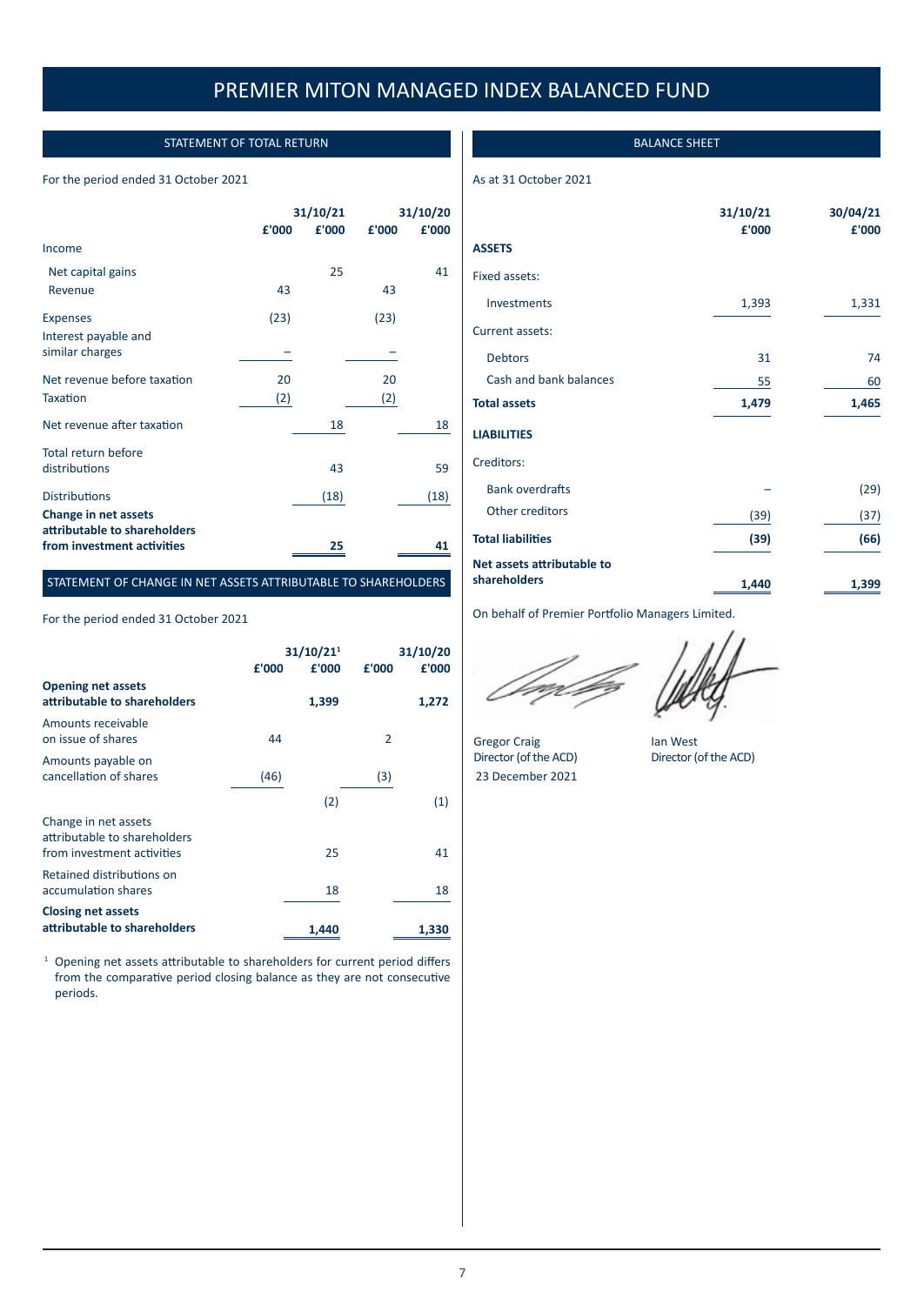## NOTE TO THE FINANCIAL STATEMENTS

## **1. ACCOUNTING POLICIES**

The interim financial statements have been prepared under the historical cost convention, as modified by the revaluation of investments and in accordance with the Statement of Recommended Practice 'Financial Statements of Authorised Funds', issued by The Investment Association in May 2014, the Financial Conduct Authority's Collective Investment Schemes sourcebook and the Instrument of Incorporation.

## DISTRIBUTION TABLES

For the period from 1 May 2021 to 31 October 2021 **Interim dividend distribution in pence per share**

### **Class C Accumulation Shares**

|         |                   |              | <b>Amount Accumulated</b> |          |
|---------|-------------------|--------------|---------------------------|----------|
|         | <b>Net Income</b> | Equalisation | 24/12/21                  | 24/12/20 |
| Group 1 | 1.3690            | -            | 1.3690                    | 1.3050   |
| Group 2 | 0.8446            | 0.5244       | 1.3690                    | 1.3050   |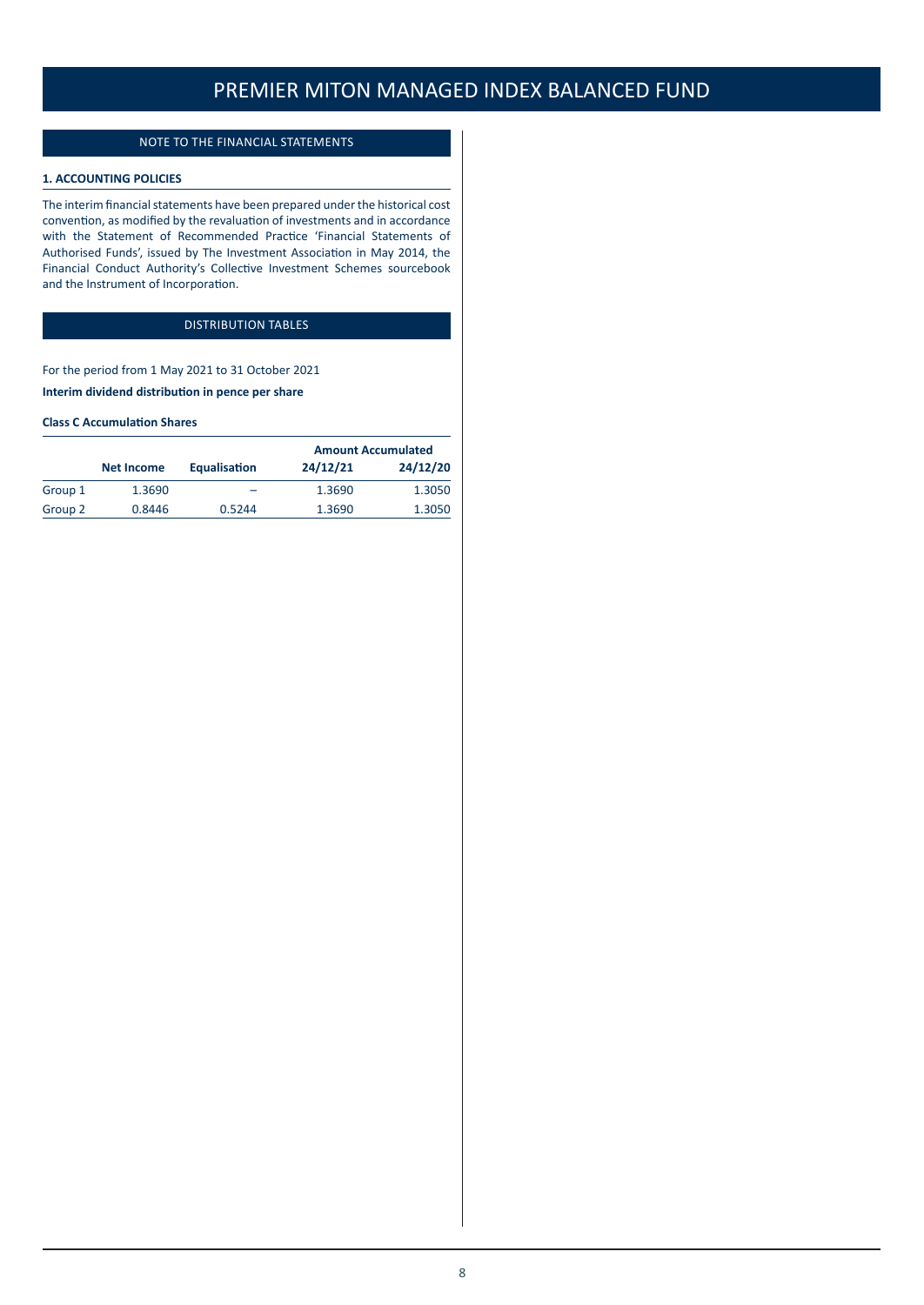## COMPARATIVE TABLES

### **Performance Record**

| <b>Calendar Year</b>               | High (p) | Low $(p)$ |
|------------------------------------|----------|-----------|
| <b>Class A Income Shares</b>       |          |           |
| 2016                               | 151.77   | 125.28    |
| 2017                               | 163.86   | 150.18    |
| 2018                               | 165.97   | 146.59    |
| 2019                               | 163.05   | 147.89    |
| 2020                               | 164.18   | 123.71    |
| 20211                              | 168.60   | 157.05    |
| <b>Class A Accumulation Shares</b> |          |           |
| 2016                               | 188.22   | 152.97    |
| 2017                               | 209.82   | 188.01    |
| 2018                               | 213.56   | 192.84    |
| 2019                               | 221.35   | 194.54    |
| 2020                               | 222.88   | 167.94    |
| 20211                              | 240.10   | 220.74    |
| <b>Class B Income Shares</b>       |          |           |
| 2016                               | 154.87   | 127.39    |
| 2017                               | 168.08   | 153.40    |
| 2018                               | 170.41   | 151.24    |
| 2019                               | 169.04   | 152.59    |
| 2020                               | 170.26   | 128.37    |
| 2021 <sup>1</sup>                  | 176.30   | 163.71    |
| <b>Class B Accumulation Shares</b> |          |           |
| $2021^2$                           | 176.10   | 168.80    |
| <b>Class C Income Shares</b>       |          |           |
| 2016                               | 156.50   | 128.50    |
| 2017                               | 170.32   | 155.08    |
| 2018                               | 172.73   | 153.67    |
| 2019                               | 172.18   | 155.04    |
| 2020                               | 173.44   | 130.81    |
| 2021 <sup>1</sup>                  | 180.30   | 167.22    |
| <b>Class C Accumulation Shares</b> |          |           |
| 2016                               | 163.28   | 131.84    |
| 2017                               | 183.40   | 163.11    |
| 2018                               | 187.53   | 169.82    |
| 2019                               | 195.97   | 171.33    |
| 2020                               | 198.50   | 148.89    |
| 20211                              | 214.80   | 196.73    |
|                                    |          |           |

## **Income/Accumulation Record**

| <b>Calendar Year</b>               | Net Income per<br>Share (p) |
|------------------------------------|-----------------------------|
| <b>Class A Income Shares</b>       |                             |
| 2016                               | 3.5356                      |
| 2017                               | 3.7196                      |
| 2018                               | 4.0887                      |
| 2019                               | 4.9812                      |
| 2020                               | 4.8139                      |
| 20211                              | 3.2228                      |
| <b>Class A Accumulation Shares</b> |                             |
| 2016                               | 4.3506                      |
| 2017                               | 4.6851                      |
| 2018                               | 5.2735                      |
| 2019                               | 6.5937                      |
| 2020                               | 6.5926                      |
| 2021 <sup>1</sup>                  | 4.5520                      |
| <b>Class B Income Shares</b>       |                             |
| 2016                               | 3.6016                      |
| 2017                               | 3.8048                      |
| 2018                               | 4.2076                      |
| 2019                               | 4.8962                      |
| 2020                               | 4.8456                      |
| 20211                              | 3.2843                      |
| <b>Class B Accumulation Shares</b> |                             |
| $2021^2$                           | 1.1048                      |
| <b>Class C Income Shares</b>       |                             |
| 2016                               | 3.6368                      |
| 2017                               | 3.8499                      |
| 2018                               | 4.2620                      |
| 2019                               | 4.9101                      |
| 2020                               | 4.8605                      |
| 20211                              | 3.3116                      |
| <b>Class C Accumulation Shares</b> |                             |
| 2016                               | 3.7666                      |
| 2017                               | 4.0757                      |
| 2018                               | 4.6148                      |
| 2019                               | 5.4667                      |
| 2020                               | 5.5788                      |
| 2021 <sup>1</sup>                  | 3.9130                      |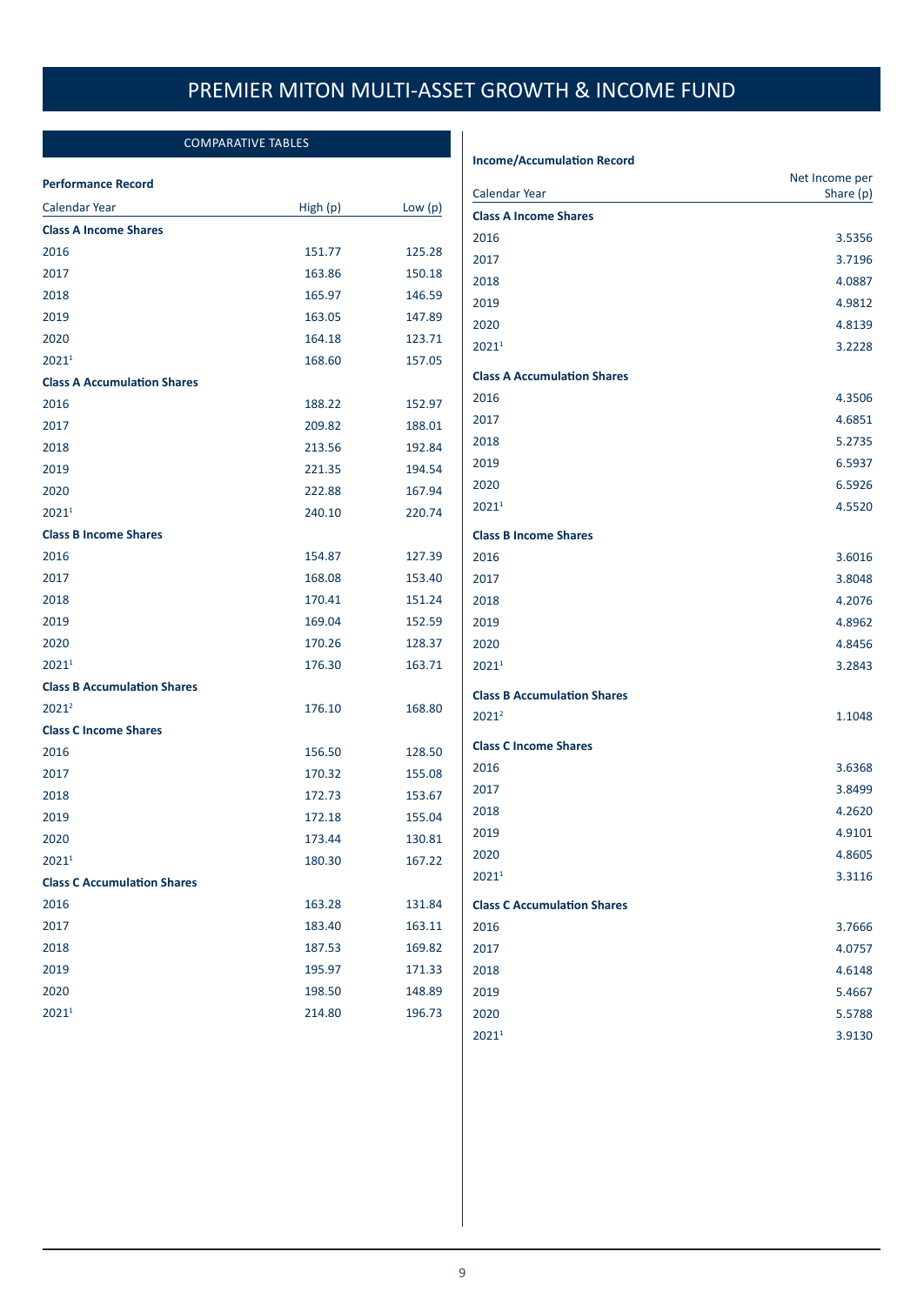## **Net Asset Value (NAV)**

|                                    | Shares in    | NAV per Share   |
|------------------------------------|--------------|-----------------|
| As at                              | <b>Issue</b> | $(p)^3$         |
| <b>Class A Income Shares</b>       |              |                 |
| 30/04/20                           | 4,001,634    | 134.75          |
| 30/04/21                           | 3,478,648    | 162.47          |
| 31/10/21                           | 3,105,414    | 166.33          |
| <b>Class A Accumulation Shares</b> |              |                 |
| 30/04/20                           | 28,959,490   | 186.58          |
| 30/04/21                           | 22,593,799   | 231.43          |
| 31/10/21                           | 20,475,039   | 238.42          |
| <b>Class B Income Shares</b>       |              |                 |
| 30/04/20                           | 6,479,004    | 139.97          |
| 30/04/21                           | 1,982,899    | 169.62          |
| 31/10/21                           | 1,794,103    | 174.09          |
| <b>Class B Accumulation Shares</b> |              |                 |
| 31/10/21                           | 316,037      | 175.04          |
| <b>Class C Income Shares</b>       |              |                 |
| 30/04/20                           | 115,399,905  | 142.71          |
| 30/04/21                           | 84,960,383   | 173.38          |
| 31/10/21                           | 75,646,922   | 178.17          |
| <b>Class C Accumulation Shares</b> |              |                 |
| 30/04/20                           | 277,118,201  | 165.53          |
| 30/04/21                           | 199,541,136  | 206.55          |
| 31/10/21                           | 178,742,627  | 213.60          |
|                                    |              | NAV of Sub-Fund |
| <b>Total NAV</b>                   |              | (f)             |
| 30/04/20                           |              | 691,884,978     |
| 30/04/21                           |              | 620,757,054     |
| 31/10/21                           |              | 574,234,983     |
| $1$ To 31 October 2021             |              |                 |

<sup>2</sup> From 29 June 2021 to 31 October 2021.

<sup>3</sup> The net asset value per share is calculated on a bid basis and excludes any distribution payable.

| <b>ONGOING CHARGES FIGURE (OCF)</b>  |          |          |  |
|--------------------------------------|----------|----------|--|
|                                      | 31/10/21 | 30/04/21 |  |
| Class A Income & Accumulation Shares | 1.68%    | 1.69%    |  |
| Class B Income & Accumulation Shares | 1.18%    | 1.19%    |  |
| Class C Income & Accumulation Shares | 0.93%    | 0.94%    |  |

The ongoing charges figure is based on the last six month's expenses for the period ending 31 October 2021 and may vary from year to year.

It excludes the costs of buying or selling assets for the sub-fund (unless these assets are shares of another fund).

In line with the Investment Association "Disclosure of Fund Charges and Costs" circular published July 2020, the OCF quoted includes costs associated with investment in Packaged Retail and Insurance-based Investment Products (PRIIPs).

## SYNTHETIC RISK AND REWARD INDICATOR (SRRI)

| Typically lower rewards |  | Typically higher rewards |  |  |             |
|-------------------------|--|--------------------------|--|--|-------------|
| Lower risk              |  |                          |  |  | Higher risk |
|                         |  |                          |  |  |             |

The sub-fund is ranked as 5 because funds and portfolios holding similar assets have experienced medium to high rises and falls in value over the past five years. Please note that even the lowest ranking does not mean a risk-free investment.

The underlying assets held by the funds in which the sub-fund invests include equities which, as an asset class, tend to experience higher volatility than bonds or money market instruments, but this is tempered by diversification across other asset classes. The sub-fund is geographically diversified which reduces its vulnerability to adverse market sentiment in any one location but also exposes the sub-fund to additional risks. The level of income is not guaranteed and may not be achieved.

The Risk and Reward Indicator table demonstrates where the sub-fund ranks in terms of its potential risk and reward. The higher the rank the greater the potential reward but the greater the risk of losing money. It is based on past data, may change over time and may not be a reliable indication of the future risk profile of the sub-fund.

## INVESTMENT OBJECTIVE AND POLICY

The investment objective of the Premier Miton Multi-Asset Growth & Income Fund is to grow the value of an original investment over the long term and provide investors with an income.

The investment policy of the sub-fund is to invest in units in collective investment schemes, the sub-fund may also invest in equities, fixed interest securities, money market instruments, deposits and warrants. The sub-fund may invest in unregulated collective investment schemes such as hedge funds (where investment in such funds would be consistent with the investment objective and policy of the sub-fund).

Subject to the above, the sub-fund may invest in any asset class and adopt any investment technique or strategy permitted under the rules in COLL as such rules are applied to Non-UCITS retail schemes and in accordance with the investment and borrowing powers applicable to Non-UCITS retail schemes. The sub-fund may invest in derivatives and forward transactions for investment purposes as well as for the purposes of efficient portfolio management (including hedging).

#### INVESTMENT REVIEW

#### **PERFORMANCE**

The Premier Miton Multi-Asset Growth & Income Fund's total return over the period was 3.49% for the C Income Share Class, underperforming the IA Mixed Investment 40 to 85% Shares sector, which returned 4.12%.

Many funds sold in the UK are grouped into sectors by the Investment Association (the trade body that represents UK investment managers), to facilitate comparison between funds with broadly similar characteristics. The sub-fund is classified in the IA Mixed Investment 40% to 85% shares sector.

The bulk of returns came from equities in the period, US equities in particular, with Europe and the UK also helping. Elsewhere in equities, in Asia, Emerging Markets and Japan detracted slightly. The better contributors were found in both our preferred long-term themes, such as the digital economy, medical technology and robotics as well as the areas exposed to economic recovery such as energy.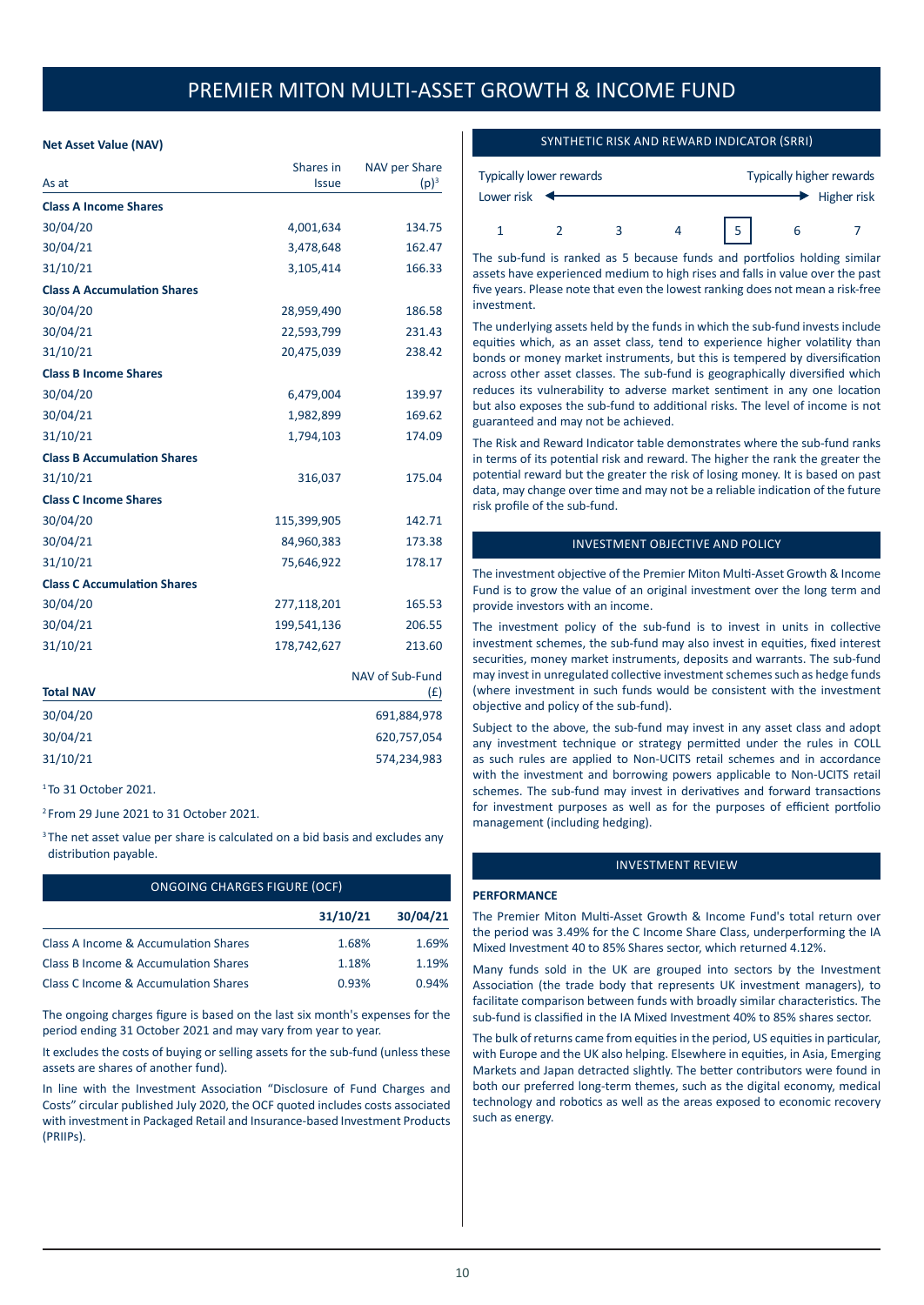#### **MARKET REVIEW**

The strong upward trend in equity markets continued in the period, with the US leading the way. Europe was also strong, with the UK lagging behind. Weaker areas were concentrated in Emerging Markets, particularly Asia, although India was strong. Underlying the strength was a strong economic recovery in developed economies, as consumers began to spend following a period of lockdowns. This has given rise to a number of supply chain bottle necks as businesses struggled to adjust to the rapid recovery in demand while still dealing with COVID-19 related staff shortages.

The strongest sectors were largely in recovery areas, such as financials and energy but technology also continued on upwards.

Government bond markets were relatively quiet over the six months, taking a pause following a period of strongly rising yields. Corporate bond markets were stronger as credit markets, through which companies and governments issue debt to investors, continued to improve. The main mover in commodities was oil which had a further very strong move upwards.

#### **PORTFOLIO ACTIVITY**

There was an overall reduction in equity exposure over the period, with Japan being entirely sold as these holdings were not making a contribution. The proceeds were partially reinvested in some of the stronger thematic areas, such as medical technology and the digital economy, as well as some economically sensitive businesses in steel and energy. There was little activity elsewhere in the portfolio.

#### **OUTLOOK**

Despite expectations of interest rate rises and reduced financial stimulus, monetary policy remains very loose. Real interest rates (interest rates that have been adjusted for inflation) are negative in most markets and maturities (a pre-determined date upon which an investment ends), which makes real assets (physical assets such as real estate, for example) appear relatively good value.

The challenge in the near term is the disruption that COVID-19 lockdowns have caused to the global economy. This is now becoming an issue as economies return to growth. Supply chains in various items have been disrupted and suppliers everywhere are using the demand recovery to increase prices. Some industries will obviously benefit but others may experience margin squeezes as they are unable to pass on cost increases. At present, we are focussed on the beneficiaries of higher inflation and rising rates on the macroeconomic side of our portfolios, while the thematic part is focussed on technological winners which should have the ability to pass cost increases through to customers.

Our corporate bonds remain relatively short duration to reduce our sensitivity to rising rates, to a large degree, although returns are expected to be muted. We have some exposure to gold and other commodities which are expected to provide further inflation protection alongside our equity positions.

Source: Premier Portfolio Managers Limited, November 2021. The information provided and opinions expressed are those of the investment manager and can change. This information should not be interpreted as investment advice.

Performance data taken from FE Analytics, quoted on a total return (income reinvested), bid to bid, UK sterling basis, Class A Accumulation shares as at 31 October 2021. Reference to any particular investment does not constitute a recommendation to buy or sell the investment. On 20 January 2020, this sub-fund moved from a single pricing basis (mid) to a swing pricing basis. Performance could be shown on a combination of bid, mid or offer prices, depending on the period of reporting, and is shown net of fees with net income reinvested. Past performance is not a guide to future returns and there is a risk of loss to capital.

The top ten purchases and sales during the period were as follows:

| <b>Purchases</b>                 | Costs<br>£'000 | <b>Sales</b>                                      | <b>Proceeds</b><br>£'000 |
|----------------------------------|----------------|---------------------------------------------------|--------------------------|
| iShares USD Treasury             |                | iShares UK Gilts 0-5yr                            |                          |
| Bond 20+yr UCITS ETF             | 31,992         | <b>UCITS ETF GBP Dist</b>                         | 38,742                   |
| iShares STOXX Europe 600         |                | iShares STOXX Europe 600                          |                          |
| <b>Banks UCITS ETF DE</b>        | 24,040         | <b>Banks UCITS ETF DE</b>                         | 25,176                   |
| iShares UK Gilts 0-5yr           |                | <b>Xtrackers Euro STOXX 50</b>                    |                          |
| <b>UCITS ETF GBP Dist</b>        | 23,983         | <b>UCITS ETF</b>                                  | 21,398                   |
| <b>Xtrackers MSCI USA Banks</b>  |                | Vanguard FTSE Japan                               |                          |
| <b>UCITS ETF</b>                 | 21,121         | <b>UCITS ETF</b>                                  | 20,658                   |
| SPDR Barclays 15+yr Gilt         |                | <b>UBS Lux Fund Solutions</b>                     |                          |
| <b>UCITS ETF</b>                 | 13,456         | - Bloomberg Barclays                              |                          |
| iShares S&P 500                  |                | US Liquidorates 1-5 Year                          |                          |
| <b>Information Technology</b>    |                | <b>UCITS</b>                                      | 16,800                   |
| <b>Sector UCITS ETF</b>          | 13,116         | iShares Healthcare<br><b>Innovation UCITS ETF</b> |                          |
| <b>Invesco Physical Gold ETC</b> | 10,653         | <b>Xtrackers MSCI USA Banks</b>                   | 16,786                   |
| iShares S&P 500 Energy           |                | <b>UCITS ETF</b>                                  | 13,747                   |
| <b>Sector UCITS ETF</b>          | 10,229         |                                                   |                          |
| iShares Healthcare               |                | <b>Invesco Physical Gold ETC</b>                  | 13,324                   |
| <b>Innovation UCITS ETF</b>      | 8,961          | iShares USD Treasury                              |                          |
| Vanguard FTSE 250 UCITS          |                | Bond 20+yr UCITS ETF                              | 12,801                   |
| ETF                              | 5,784          | SPDR Barclays 15+yr Gilt<br><b>UCITS ETF</b>      | 12,698                   |
|                                  |                |                                                   |                          |
| <b>Total purchases during</b>    |                | <b>Total sales during</b>                         |                          |
| the period were                  | 299,074        | the period were                                   | 386,569                  |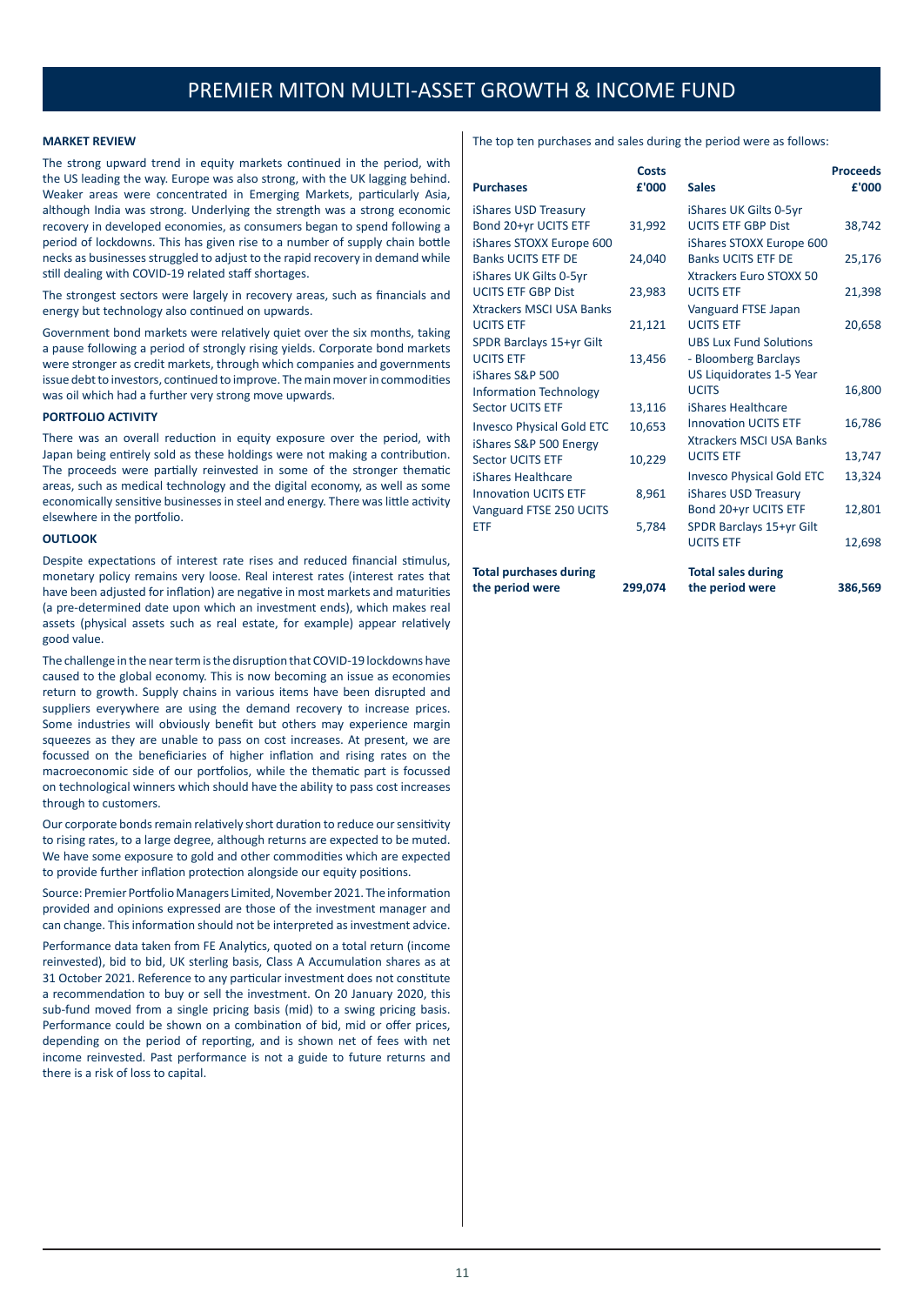## PORTFOLIO OF INVESTMENTS

## As at 31 October 2021

|                  |                                                                                      |                        | <b>Total</b>                |
|------------------|--------------------------------------------------------------------------------------|------------------------|-----------------------------|
|                  |                                                                                      | <b>Market</b><br>Value | <b>Value of</b><br>Sub-Fund |
| <b>Holding</b>   | Investment                                                                           | £'000                  | %                           |
|                  | <b>COLLECTIVE INVESTMENT SCHEMES 7.42%</b><br>(9.91%)                                |                        |                             |
|                  | Alternatives 3.84% (3.93%)                                                           |                        |                             |
| 175,000          | <b>Invesco Physical Gold ETC</b>                                                     | 22,055                 | 3.84                        |
|                  |                                                                                      | 22,055                 | 3.84                        |
|                  |                                                                                      |                        |                             |
|                  | Fixed Interest 2.65% (5.18%)                                                         |                        |                             |
| 1,100,000        | <b>UBS Lux Fund Solutions - Bloomberg</b><br>Barclays US Liquidorates 1-5 Year UCITS | 15,208                 | 2.65                        |
|                  |                                                                                      | 15,208                 | 2.65                        |
|                  |                                                                                      |                        |                             |
|                  | Property 0.93% (0.80%)                                                               |                        |                             |
| 3,717,779        | <b>AEW UK - Core Property</b>                                                        | 5,345                  | 0.93                        |
|                  |                                                                                      | 5,345                  | 0.93                        |
|                  | EQUITIES 30.87% (30.08%)                                                             |                        |                             |
|                  | Canada 1.80% (1.11%)                                                                 |                        |                             |
| 35,000           | Enbridge                                                                             | 1,073                  | 0.19                        |
| 87,000           | <b>Nutrien</b>                                                                       | 4,426                  | 0.78                        |
| 80,000           | <b>West Fraser Timber</b>                                                            | 4,784                  | 0.83                        |
|                  |                                                                                      | 10,283                 | 1.80                        |
|                  | Denmark 0.00% (0.43%)                                                                |                        |                             |
|                  |                                                                                      |                        |                             |
|                  | Finland 0.75% (1.06%)                                                                |                        |                             |
| 193,000          | Fortum                                                                               | 4,329                  | 0.75                        |
|                  |                                                                                      | 4,329                  | 0.75                        |
|                  | France 5.76% (3.04%)                                                                 |                        |                             |
| 77,000           | Compagnie de Saint-Gobain                                                            | 3,789                  | 0.66                        |
| 260,000          | <b>Credit Agricole</b>                                                               | 2,868                  | 0.50                        |
| 34,000           | <b>Eurofins Scientific</b>                                                           | 2,950                  | 0.51                        |
| 13,000           | L'Oreal                                                                              | 4,277                  | 0.75                        |
| 9,500            | LVMH Moet Hennessy Louis Vuitton                                                     | 5,356                  | 0.93                        |
| 32,000           | <b>Pernod Ricard</b>                                                                 | 5,339                  | 0.93                        |
| 25,000           | <b>Schneider Electric</b>                                                            | 3,089                  | 0.54                        |
| 70,000           | Societe Generale                                                                     | 1,711                  | 0.30                        |
| 100,000          | <b>Total</b>                                                                         | 3,686                  | 0.64                        |
|                  |                                                                                      | 33,065                 | 5.76                        |
|                  | Germany 0.00% (1.77%)                                                                |                        |                             |
|                  | Guernsey 0.04% (0.04%)                                                               |                        |                             |
| 700,000          | Doric Nimrod Air Three                                                               | 252                    | 0.04                        |
|                  |                                                                                      | 252                    | 0.04                        |
|                  |                                                                                      |                        |                             |
|                  | Ireland 2.25% (0.67%)                                                                |                        |                             |
| 25,000           | <b>ICON</b><br>Johnson Controls International                                        | 5,189                  | 0.90<br>0.46                |
| 50,000<br>13,000 | Linde                                                                                | 2,663<br>2,997         | 0.52                        |
| 40,000           | Pentair                                                                              | 2,149                  | 0.37                        |
|                  |                                                                                      | 12,998                 | 2.25                        |
|                  |                                                                                      |                        |                             |
|                  |                                                                                      |                        |                             |

| <b>Holding</b> | Investment                        | <b>Market</b><br>Value<br>£'000 | <b>Total</b><br>Value of<br>Sub-Fund<br>% |
|----------------|-----------------------------------|---------------------------------|-------------------------------------------|
|                | Italy 0.00% (0.39%)               |                                 |                                           |
|                | Japan 0.00% (4.44%)               |                                 |                                           |
|                | Korea 0.00% (0.50%)               |                                 |                                           |
|                | Luxembourg 0.60% (0.58%)          |                                 |                                           |
| 140,000        | ArcelorMittal                     | 3,442                           | 0.60                                      |
|                |                                   | 3,442                           | 0.60                                      |
|                | Netherlands 1.22% (0.82%)         |                                 |                                           |
| 5,000          | <b>ASML</b>                       | 2,908                           | 0.51                                      |
| 120,000        | STMicroelectronics                | 4,109                           | 0.71                                      |
|                |                                   | 7,017                           | 1.22                                      |
|                |                                   |                                 |                                           |
|                | Spain 0.00% (0.96%)               |                                 |                                           |
|                | Sweden 0.68% (0.47%)              |                                 |                                           |
| 370,000        | Nibe Industrier                   | 3,931                           | 0.68                                      |
|                |                                   | 3,931                           | 0.68                                      |
|                |                                   |                                 |                                           |
|                | Switzerland 0.53% (0.00%)         |                                 |                                           |
| 2,000          | Straumann                         | 3,053                           | 0.53                                      |
|                |                                   | 3,053                           | 0.53                                      |
|                | Taiwan 0.00% (0.55%)              |                                 |                                           |
|                | United Kingdom 5.34% (5.11%)      |                                 |                                           |
| 54,000         | AstraZeneca                       | 4,915                           | 0.86                                      |
| 500,000        | Aviva                             | 1,975                           | 0.34                                      |
| 1,450,000      | <b>BP</b>                         | 5,113                           | 0.89                                      |
| 100,000        | <b>Diageo</b>                     | 3,603                           | 0.63                                      |
| 220,000        | <b>Energy Transfer</b>            | 1,543                           | 0.27                                      |
| 290,000        | GlaxoSmithKline                   | 4,373                           | 0.76                                      |
| 300,000        | Royal Dutch Shell 'B'             | 5,092                           | 0.89                                      |
| 240,000        | <b>SSE</b>                        | 3,991                           | 0.70                                      |
|                |                                   | 30,605                          | 5.34                                      |
|                | United States 11.90% (8.14%)      |                                 |                                           |
| 7,000          | Adobe                             | 3,246                           | 0.57                                      |
| 1,800          | Alphabet 'A'                      | 3,806                           | 0.65                                      |
| 44,000         | Apple                             | 4,865                           | 0.85                                      |
| 107,000        | Archer-Daniels-Midland            | 5,030                           | 0.88                                      |
| 80,000         | <b>Bunge</b>                      | 5,392                           | 0.93                                      |
| 10,000         | <b>Charles River Laboratories</b> | 3,182                           | 0.55                                      |
| 40,000         | <b>CVS Health</b>                 | 2,571                           | 0.45                                      |
| 60,000         | <b>Exxon Mobil</b>                | 2,801                           | 0.49                                      |
| 125,000        | Freeport-McMoRan                  | 3,455                           | 0.60                                      |
| 10,000         | <b>Home Depot</b>                 | 2,697                           | 0.47                                      |
| 24,000         | <b>IQVIA</b>                      | 4,477                           | 0.78                                      |
| 17,000         | Lowe's                            | 2,859                           | 0.50                                      |
| 16,000         | Microsoft                         | 3,762                           | 0.66                                      |
| 169,000        | Mosaic                            | 5,134                           | 0.90                                      |
| 60,000         | <b>NextEra Energy</b>             | 3,761                           | 0.65                                      |
| 12,000         | <b>Rockwell Automation</b>        | 2,773                           | 0.48                                      |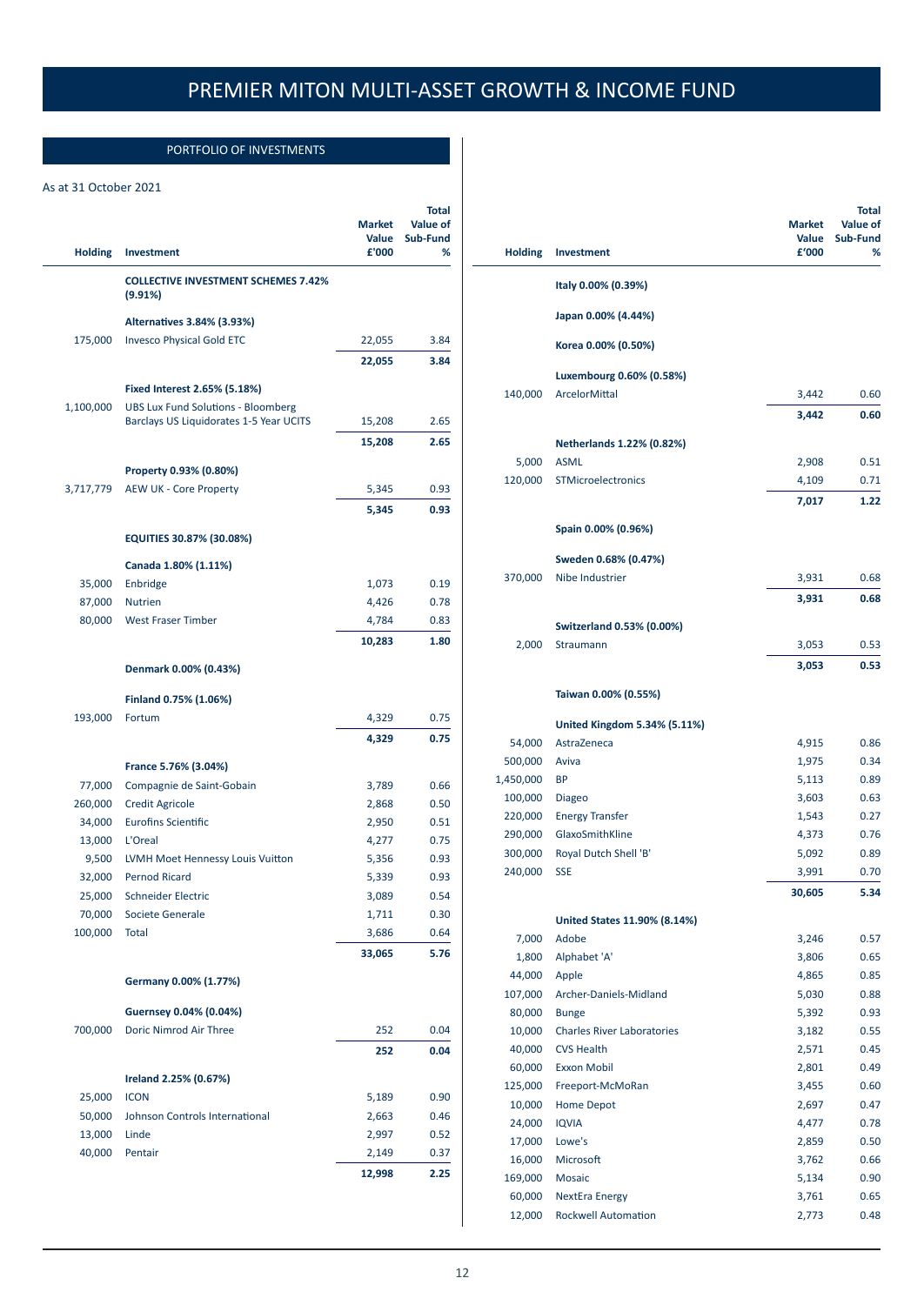## PORTFOLIO OF INVESTMENTS

## As at 31 October 2021

| <b>Holding</b> | <b>Investment</b>                                             | <b>Market</b><br>Value<br>£'000 | Total<br>Value of<br>Sub-Fund<br>% |
|----------------|---------------------------------------------------------------|---------------------------------|------------------------------------|
|                | <b>United States continued</b>                                |                                 |                                    |
| 2,100          | salesforce.com                                                | 455                             | 0.08                               |
| 78,000         | <b>Steel Dynamics</b>                                         | 3,706                           | 0.65                               |
| 45,000         | Xylem                                                         | 4,282                           | 0.76                               |
|                |                                                               | 68,254                          | 11.90                              |
|                | <b>EXCHANGE TRADED FUNDS 54.18%</b><br>(56.83%)               |                                 |                                    |
|                | Europe 13.02% (16.37%)                                        |                                 |                                    |
| 2,000,000      | iShares STOXX Europe 600 Banks UCITS<br>ETF DE                | 25,034                          | 4.36                               |
| 830,000        | Xtrackers Euro STOXX 50 UCITS ETF                             | 31,262                          | 5.44                               |
| 155,000        | Xtrackers STOXX Europe 600 Basic                              |                                 |                                    |
|                | <b>Resources Swap UCITS ETF</b>                               | 18,497                          | 3.22                               |
|                |                                                               | 74,793                          | 13.02                              |
|                | Fixed Interest 9.35% (11.06%)                                 |                                 |                                    |
| 320,000        | Amundi Prime UK Mid & Small Cap ETF                           | 8,758                           | 1.53                               |
| 340,000        | iShares UK Gilts 0-5yr UCITS ETF GBP Dist                     | 44,887                          | 7.82                               |
|                |                                                               | 53,645                          | 9.35                               |
|                | Global 6.03% (7.98%)                                          |                                 |                                    |
| 1,700,000      | <b>iShares Automation &amp; Robotics UCITS ETF</b>            | 16,921                          | 2.95                               |
| 850,000        | <b>iShares Digitalisation UCITS ETF</b>                       | 6,669                           | 1.16                               |
| 700,000        | iShares Healthcare Innovation UCITS ETF                       | 5,086                           | 0.89                               |
| 25,000         | Xtrackers Russell 2000 UCITS ETF                              | 5,899                           | 1.03                               |
|                |                                                               | 34,575                          | 6.03                               |
|                | Japan 0.00% (3.31%)                                           |                                 |                                    |
|                | North America 23.41% (16.87%)                                 |                                 |                                    |
| 33,000         | <b>Invesco Industrials S&amp;P US Select Sector</b>           |                                 |                                    |
|                | <b>UCITS ETF</b>                                              | 13,059                          | 2.27                               |
| 4,500,000      | iShares S&P 500 Energy Sector UCITS ETF                       | 17,270                          | 3.01                               |
| 700,000        | iShares S&P 500 Financials Sector UCITS ETF<br><b>USD ACC</b> | 5,688                           | 0.99                               |
| 1,500,000      | iShares S&P 500 Information Technology                        |                                 |                                    |
|                | Sector UCITS ETF                                              | 21,764                          | 3.79                               |
| 7,500,000      | iShares USD Treasury Bond 20+yr UCITS ETF                     | 38,835                          | 6.76                               |
| 275,000        | SPDR S&P US Dividend Aristocrats UCITS<br><b>ETF</b>          | 13,614                          | 2.37                               |
| 150,000        | Vanguard S&P 500 UCITS ETF                                    | 9,431                           | 1.64                               |
| 750,000        | Xtrackers MSCI USA Banks UCITS ETF                            | 14,826                          | 2.58                               |
|                |                                                               | 134,487                         | 23.41                              |
|                |                                                               |                                 |                                    |
| 380,000        | United Kingdom 2.37% (1.24%)<br>Vanguard FTSE 250 UCITS ETF   | 13,617                          | 2.37                               |
|                |                                                               | 13,617                          | 2.37                               |
|                | <b>INVESTMENT COMPANIES 0.42% (0.39%)</b>                     |                                 |                                    |
|                | Property 0.42% (0.39%)                                        |                                 |                                    |
| 2,469,525      | <b>Residential Secure Income</b>                              | 2,435                           | 0.42                               |
|                |                                                               | 2,435                           | 0.42                               |

| <b>Investment</b>                       | <b>Market</b><br>Value<br>£'000                 | <b>Total</b><br>Value of<br>Sub-Fund<br>% |
|-----------------------------------------|-------------------------------------------------|-------------------------------------------|
| <b>FORWARD CURRENCY CONTRACTS 0.12%</b> |                                                 |                                           |
|                                         |                                                 |                                           |
| settlement on 18/11/2021                | 217                                             | 0.04                                      |
| Sold USD, Bought GBP 109,301,961 for    |                                                 |                                           |
| settlement on 18/11/2021                | 481                                             | 0.08                                      |
|                                         | 698                                             | 0.12                                      |
| <b>Total Value of Investments</b>       | 534,087                                         | 93.01                                     |
| <b>Net Other Assets</b>                 | 40,148                                          | 6.99                                      |
| <b>Total Net Assets</b>                 | 574,235                                         | 100.00                                    |
|                                         | (0.20%)<br>Sold EUR, Bought GBP 101,695,680 for |                                           |

Figures in brackets represent sector distribution at 30 April 2021.

Securities are admitted to an official stock exchange listing or traded on another regulated market unless otherwise stated.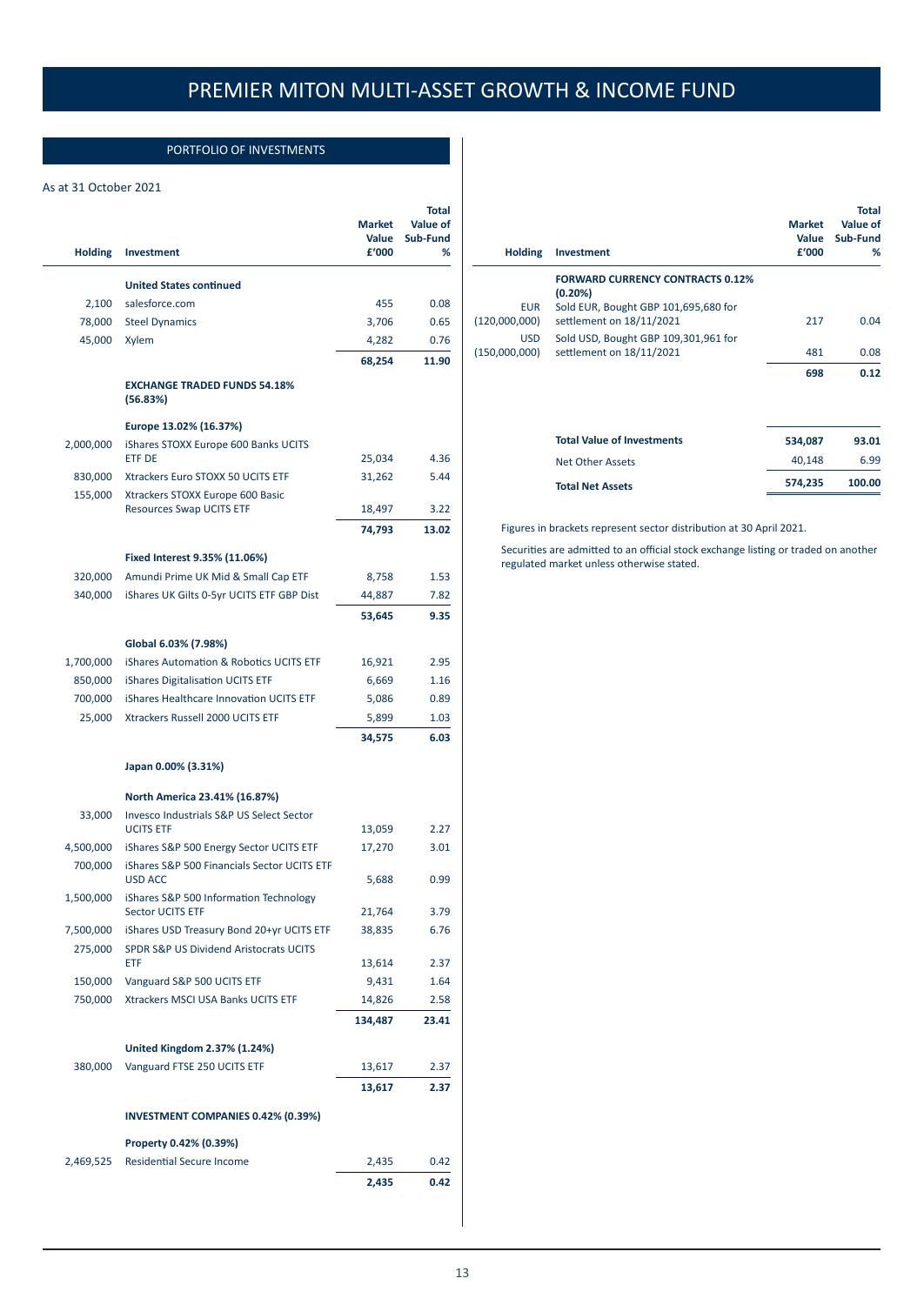## STATEMENT OF TOTAL RETURN

## For the period ended 31 October 2021

|                                                      | 31/10/21 |         | 31/10/20 |         |
|------------------------------------------------------|----------|---------|----------|---------|
|                                                      | £'000    | £'000   | £'000    | £'000   |
| Income                                               |          |         |          |         |
| Net capital gains                                    |          | 18,489  |          | 36,719  |
| Revenue                                              | 3,999    |         | 9,787    |         |
| <b>Expenses</b>                                      | (2,636)  |         | (2,985)  |         |
| Interest payable and                                 |          |         |          |         |
| similar charges                                      | (5)      |         | (1)      |         |
| Net revenue before taxation                          | 1,358    |         | 6,801    |         |
| Taxation                                             | (155)    |         | (153)    |         |
| Net revenue after taxation                           |          | 1,203   |          | 6,648   |
| Total return before                                  |          |         |          |         |
| distributions                                        |          | 19,692  |          | 43,367  |
| <b>Distributions</b>                                 |          | (3,839) |          | (9,633) |
| Change in net assets<br>attributable to shareholders |          |         |          |         |
| from investment activities                           |          | 15,853  |          | 33,734  |

## STATEMENT OF CHANGE IN NET ASSETS ATTRIBUTABLE TO SHAREHOLDERS

## For the period ended 31 October 2021

|                                                                                    | £'000     | 31/10/21 <sup>1</sup><br>£'000 | £'000      | 31/10/20<br>£'000 |
|------------------------------------------------------------------------------------|-----------|--------------------------------|------------|-------------------|
| <b>Opening net assets</b><br>attributable to shareholders                          |           | 620,757                        |            | 691,885           |
| Amounts receivable<br>on issue of shares                                           | 15,887    |                                | 28,287     |                   |
| Amounts payable on<br>cancellation of shares                                       | (80, 975) |                                | (152, 772) |                   |
|                                                                                    |           | (65,088)                       |            | (124, 485)        |
| Change in net assets<br>attributable to shareholders<br>from investment activities |           | 15,853                         |            | 33,734            |
| Retained distributions on<br>accumulation shares                                   |           | 2,712                          |            | 6,467             |
| Unclaimed distributions                                                            |           | 1                              |            | 1                 |
| <b>Closing net assets</b>                                                          |           |                                |            |                   |
| attributable to shareholders                                                       |           | 574,235                        |            | 607,602           |

<sup>1</sup> Opening net assets attributable to shareholders for current period differs from the comparative period closing balance as they are not consecutive periods.

BALANCE SHEET

## As at 31 October 2021

|                                            | 31/10/21<br>£'000 | 30/04/21<br>£'000 |
|--------------------------------------------|-------------------|-------------------|
| <b>ASSETS</b>                              |                   |                   |
| Fixed assets:                              |                   |                   |
| Investments                                | 534,087           | 605,413           |
| Current assets:                            |                   |                   |
| <b>Debtors</b>                             | 6,913             | 9,894             |
| Cash and bank balances                     | 35,946            | 19,685            |
| <b>Total assets</b>                        | 576,946           | 634,992           |
| <b>LIABILITIES</b>                         |                   |                   |
| <b>Investment liabilities</b>              |                   | (750)             |
| Creditors:                                 |                   |                   |
| Distribution payable<br>on income shares   | (905)             | (1, 975)          |
| Other creditors                            | (1,806)           | (11, 510)         |
| <b>Total liabilities</b>                   | (2,711)           | (14, 235)         |
| Net assets attributable to<br>shareholders | 574,235           | 620,757           |

On behalf of Premier Portfolio Managers Limited.

Gregor Craig **Ian West** Director (of the ACD) Director (of the ACD) 23 December 2021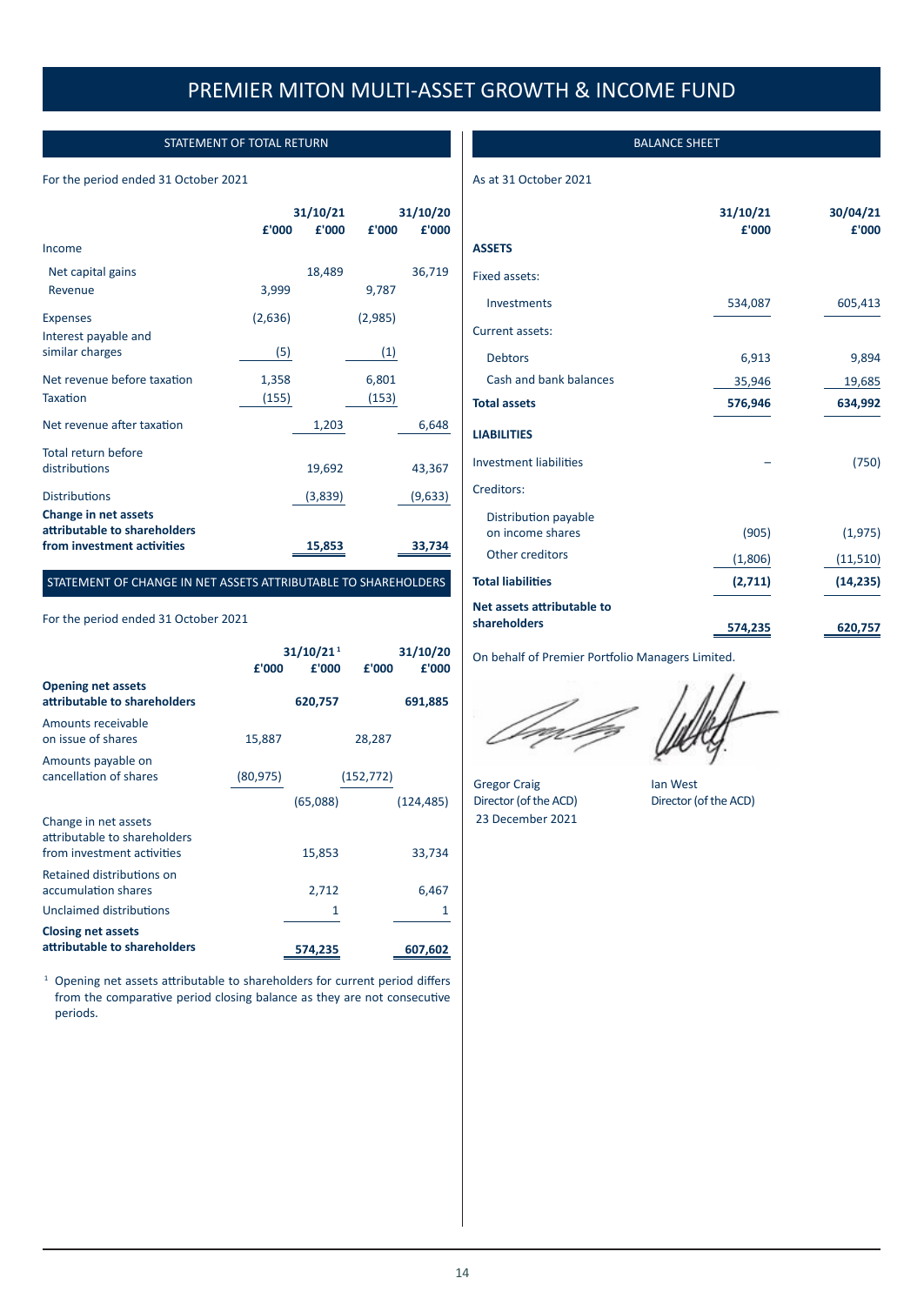## NOTE TO THE FINANCIAL STATEMENTS

## **1. ACCOUNTING POLICIES**

The interim financial statements have been prepared under the historical cost convention, as modified by the revaluation of investments and in accordance with the Statement of Recommended Practice 'Financial Statements of Authorised Funds', issued by The Investment Association in May 2014, the Financial Conduct Authority's Collective Investment Schemes sourcebook and the Instrument of Incorporation.

## DISTRIBUTION TABLES

For the period from 1 May 2021 to 31 October 2021

**Interim dividend distribution in pence per share**

#### **Class A Income Shares**

|         |            |                     | <b>Distribution Payable/Paid</b> |          |
|---------|------------|---------------------|----------------------------------|----------|
|         | Net Income | <b>Equalisation</b> | 24/12/21                         | 24/12/20 |
| Group 1 | 1.0544     | -                   | 1.0544                           | 2.1249   |
| Group 2 | 0.3246     | 0.7298              | 1.0544                           | 2.1249   |

## **Class A Accumulation Shares**

|         |                   |                     | <b>Amount Accumulated</b> |          |
|---------|-------------------|---------------------|---------------------------|----------|
|         | <b>Net Income</b> | <b>Equalisation</b> | 24/12/21                  | 24/12/20 |
| Group 1 | 1.5033            |                     | 1.5033                    | 2.9423   |
| Group 2 | 0.6546            | 0.8487              | 1.5033                    | 2.9423   |

### **Class B Income Shares**

|         |                   |              |          | <b>Distribution Payable/Paid</b> |
|---------|-------------------|--------------|----------|----------------------------------|
|         | <b>Net Income</b> | Equalisation | 24/12/21 | 24/12/20                         |
| Group 1 | 1.1049            | -            | 1.1049   | 2.1348                           |
| Group 2 | 0.9257            | 0.1792       | 1.1049   | 2.1348                           |

#### **Class B Accumulation Shares**

|         |                   |                     |          | <b>Amount Accumulated</b> |
|---------|-------------------|---------------------|----------|---------------------------|
|         | <b>Net Income</b> | <b>Equalisation</b> | 24/12/21 | $24/12/20*$               |
| Group 1 | 1.1048            | -                   | 1.1048   |                           |
| Group 2 | 0.1647            | 0.9401              | 1.1048   |                           |

### **Class C Income Shares**

|         |            |                     | <b>Distribution Payable/Paid</b> |          |
|---------|------------|---------------------|----------------------------------|----------|
|         | Net Income | <b>Equalisation</b> | 24/12/21                         | 24/12/20 |
| Group 1 | 1.1272     | -                   | 1.1272                           | 2.1384   |
| Group 2 | 0.4462     | 0.6810              | 1.1272                           | 2.1384   |

#### **Class C Accumulation Shares**

|         |            |              | <b>Amount Accumulated</b> |          |
|---------|------------|--------------|---------------------------|----------|
|         | Net Income | Equalisation | 24/12/21                  | 24/12/20 |
| Group 1 | 1.3431     | -            | 1.3431                    | 2.4805   |
| Group 2 | 0.6916     | 0.6515       | 1.3431                    | 2.4805   |

\*There is no comparative shown as the share class launched on 29 June 2021.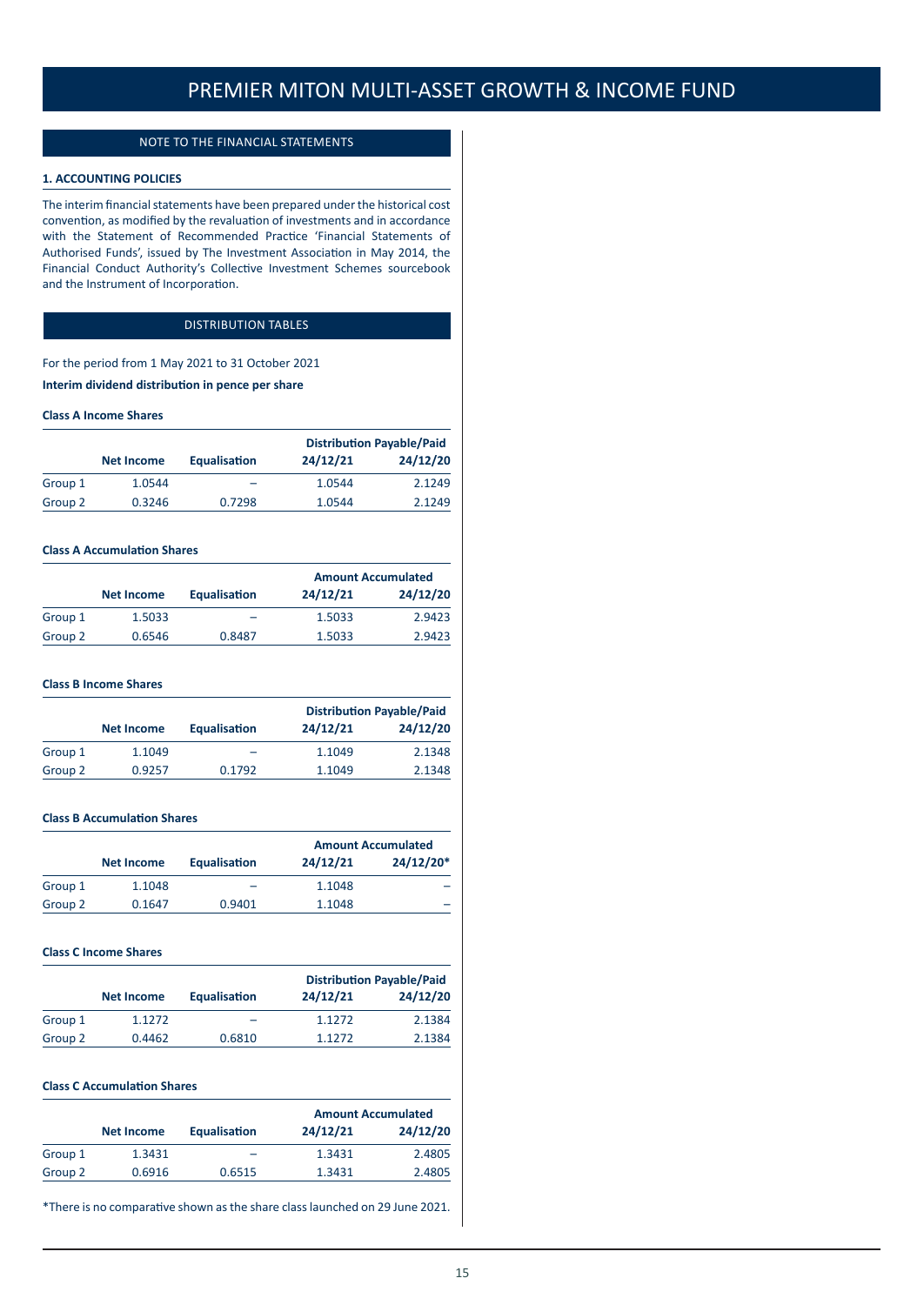## COMPARATIVE TABLES

### **Performance Record**

| Calendar Year                      | High (p) | Low $(p)$ |
|------------------------------------|----------|-----------|
| <b>Class A Income Shares</b>       |          |           |
| 2016                               | 149.41   | 137.13    |
| 2017                               | 154.00   | 147.89    |
| 2018                               | 152.89   | 139.19    |
| 2019                               | 147.84   | 139.31    |
| 2020                               | 148.30   | 110.24    |
| 20211                              | 145.90   | 135.80    |
| <b>Class A Accumulation Shares</b> |          |           |
| 2016                               | 208.37   | 184.40    |
| 2017                               | 224.63   | 208.39    |
| 2018                               | 228.71   | 215.35    |
| 2019                               | 240.60   | 216.23    |
| 2020                               | 242.07   | 181.08    |
| 20211                              | 259.80   | 234.17    |
| <b>Class B Income Shares</b>       |          |           |
| 2016                               | 152.50   | 139.49    |
| 2017                               | 157.76   | 151.11    |
| 2018                               | 157.05   | 143.60    |
| 2019                               | 153.31   | 143.75    |
| 2020                               | 153.82   | 114.43    |
| $2021^1$                           | 152.70   | 141.60    |
| <b>Class B Accumulation Shares</b> |          |           |
| $2021^2$                           | 154.20   | 148.30    |
| <b>Class C Income Shares</b>       |          |           |
| 2016                               | 153.88   | 140.53    |
| 2017                               | 159.49   | 152.56    |
| 2018                               | 158.98   | 145.68    |
| 2019                               | 155.92   | 145.84    |
| 2020                               | 156.47   | 116.44    |
| 2021 <sup>1</sup>                  | 156.00   | 144.42    |
| <b>Class C Accumulation Shares</b> |          |           |
| 2016                               | 166.95   | 147.09    |
| 2017                               | 181.13   | 167.12    |
| 2018                               | 185.20   | 174.77    |
| 2019                               | 196.46   | 175.51    |
| 2020                               | 197.72   | 148.06    |
| 20211                              | 214.30   | 192.38    |
|                                    |          |           |

## **Income/Accumulation Record**

| <b>Calendar Year</b>               | Net Income per<br>Share (p) |
|------------------------------------|-----------------------------|
| <b>Class A Income Shares</b>       |                             |
| 2016                               | 7.1693                      |
| 2017                               | 7.3505                      |
| 2018                               | 7.1181                      |
| 2019                               | 7.3037                      |
| 2020                               | 6.9297                      |
| 20211                              | 5.6249                      |
| <b>Class A Accumulation Shares</b> |                             |
| 2016                               | 9.8434                      |
| 2017                               | 10.5180                     |
| 2018                               | 10.6996                     |
| 2019                               | 11.5449                     |
| 2020                               | 11.5672                     |
| 2021 <sup>1</sup>                  | 9.7720                      |
| <b>Class B Income Shares</b>       |                             |
| 2016                               | 7.2114                      |
| 2017                               | 7.3445                      |
| 2018                               | 7.2423                      |
| 2019                               | 7.3981                      |
| 2020                               | 7.0318                      |
| 20211                              | 5.7537                      |
| <b>Class B Accumulation Shares</b> |                             |
| $2021^2$                           | 2.5020                      |
| <b>Class C Income Shares</b>       |                             |
| 2016                               | 7.2078                      |
| 2017                               | 7.3311                      |
| 2018                               | 7.2893                      |
| 2019                               | 7.4371                      |
| 2020                               | 7.0771                      |
| 20211                              | 5.8129                      |
| <b>Class C Accumulation Shares</b> |                             |
| 2016                               | 7.6668                      |
| 2017                               | 8.1452                      |
| 2018                               | 8.5103                      |
| 2019                               | 9.1172                      |
| 2020                               | 9.1420                      |
| 2021 <sup>1</sup>                  | 7.8011                      |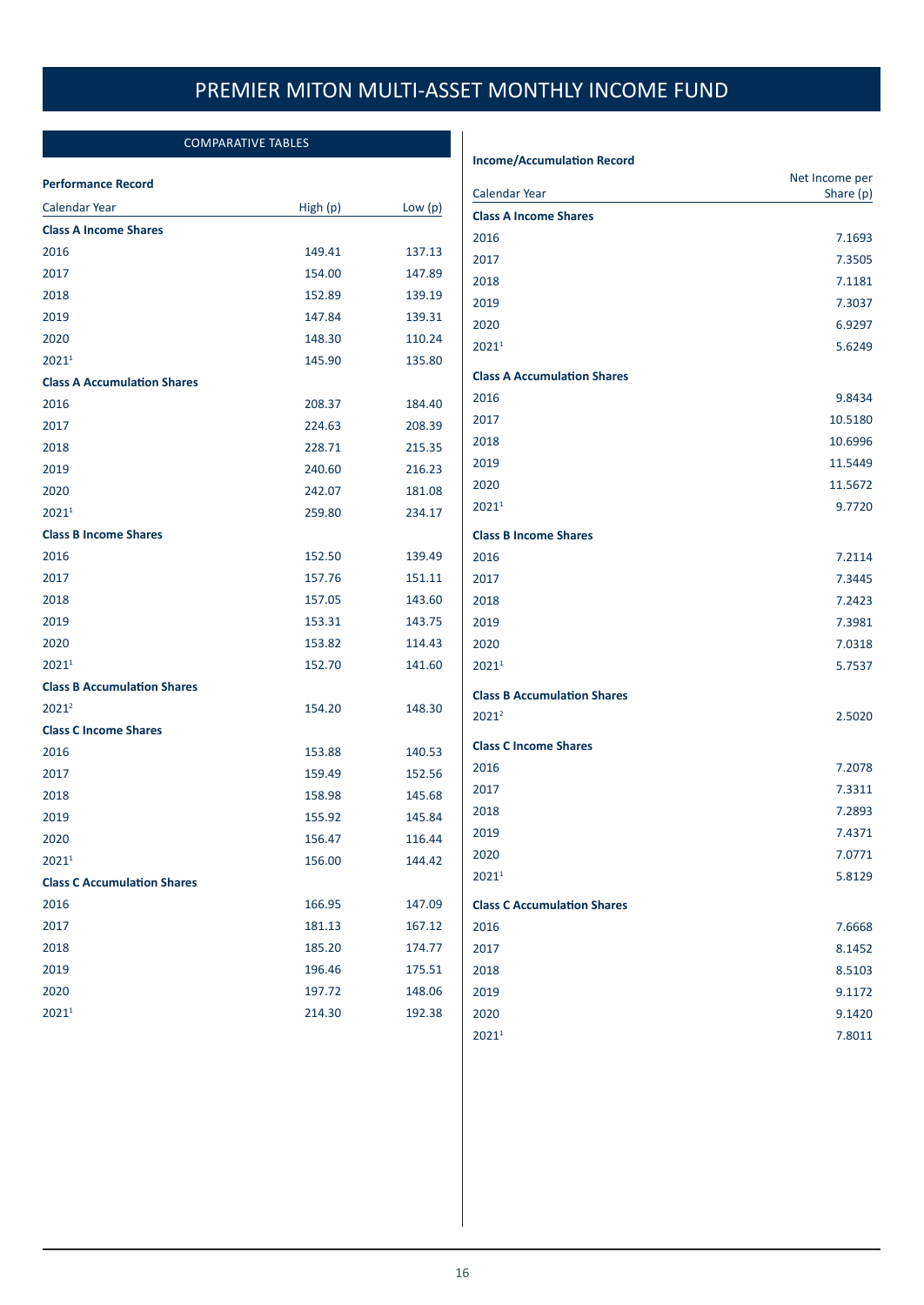## **Net Asset Value (NAV)**

|                                    | Shares in    | NAV per Share   |
|------------------------------------|--------------|-----------------|
| As at                              | <b>Issue</b> | $(p)^3$         |
| <b>Class A Income Shares</b>       |              |                 |
| 30/04/20                           | 3,336,038    | 120.18          |
| 30/04/21                           | 2,597,898    | 140.61          |
| 31/10/21                           | 2,584,424    | 143.42          |
| <b>Class A Accumulation Shares</b> |              |                 |
| 30/04/20                           | 6,036,155    | 201.21          |
| 30/04/21                           | 3,471,860    | 247.36          |
| 31/10/21                           | 3,262,095    | 257.30          |
| <b>Class B Income Shares</b>       |              |                 |
| 30/04/20                           | 5,034,352    | 124.94          |
| 30/04/21                           | 4,548,703    | 146.89          |
| 31/10/21                           | 4,347,468    | 150.14          |
| <b>Class B Accumulation Shares</b> |              |                 |
| 31/10/21                           | 28,484       | 152.77          |
| <b>Class C Income Shares</b>       |              |                 |
| 30/04/20                           | 324,830,953  | 127.23          |
| 30/04/21                           | 268,351,607  | 149.98          |
| 31/10/21                           | 252,489,517  | 153.45          |
| <b>Class C Accumulation Shares</b> |              |                 |
| 30/04/20                           | 100,031,701  | 164.62          |
| 30/04/21                           | 64,931,843   | 203.60          |
| 31/10/21                           | 61,253,382   | 212.42          |
|                                    |              | NAV of Sub-Fund |
| Total NAV                          |              | (E)             |
| 30/04/20                           |              | 600,410,471     |
| 30/04/21                           |              | 553,590,603     |
| 31/10/21                           |              | 536,219,135     |
| $1$ To 31 October 2021             |              |                 |

<sup>2</sup> From 29 June 2021 to 31 October 2021.

<sup>3</sup> The net asset value per share is calculated on a bid basis and excludes any distribution payable.

| <b>ONGOING CHARGES FIGURE (OCF)</b>                    |          |          |  |  |
|--------------------------------------------------------|----------|----------|--|--|
|                                                        | 31/10/21 | 30/04/21 |  |  |
| Class A Income & Accumulation Shares                   | 2.33%    | 2.24%    |  |  |
| Class B Income & Accumulation Shares                   | 1.83%    | 1.74%    |  |  |
| Class C Income & Accumulation Shares<br>1.58%<br>1.49% |          |          |  |  |

The ongoing charges figure is based on the last six month's expenses for the period ending 31 October 2021 and may vary from year to year.

It excludes the costs of buying or selling assets for the sub-fund (unless these assets are shares of another fund).

In line with the Investment Association "Disclosure of Fund Charges and Costs" circular published July 2020, the OCF quoted includes costs associated with investment in Packaged Retail and Insurance-based Investment Products (PRIIPs).

## SYNTHETIC RISK AND REWARD INDICATOR (SRRI)

| <b>Typically lower rewards</b> |  |  | <b>Typically higher rewards</b> |  |                                   |
|--------------------------------|--|--|---------------------------------|--|-----------------------------------|
| Lower risk                     |  |  |                                 |  | $\blacktriangleright$ Higher risk |
|                                |  |  |                                 |  |                                   |

The sub-fund is ranked as 4 because funds and portfolios holdings similar assets have experienced medium rises and falls in value over the past five years. Please note that even the lowest ranking does not mean a risk-free investment.

The underlying assets held by the funds in which the sub-fund invests include equities which, as an asset class, tend to experience higher volatility but in the sub-fund this is tempered by diversification across other asset classes with lower volatility, such as corporate bonds.

The level of income is not guaranteed and may not be achieved.

The Risk and Reward Indicator table demonstrates where the sub-fund ranks in terms of its potential risk and reward. The higher the rank the greater the potential reward but the greater the risk of losing money. It is based on past data, may change over time and may not be a reliable indication of the future risk profile of the sub-fund.

## INVESTMENT OBJECTIVE AND POLICY

The investment objective of the Premier Miton Multi-Asset Monthly Income Fund is to provide a high level of income from a portfolio of investments.

The investment policy of the sub-fund is to invest in units in collective investment schemes, the sub-fund may also invest in equities, fixed interest securities, money market instruments, deposits and warrants. The sub-fund may invest in unregulated collective investment schemes such as hedge funds (where investment in such funds would be consistent with the investment objective and policy of the sub-fund).

Subject to the above, the sub-fund may invest in any asset class and adopt any investment technique or strategy permitted under the rules in COLL as such rules are applied to Non-UCITS retail schemes and in accordance with the investment and borrowing powers applicable to Non-UCITS retail schemes. The sub-fund may invest in derivatives and forward transactions for investment purposes as well as for the purposes of efficient portfolio management (including hedging).

## INVESTMENT REVIEW

#### **PERFORMANCE**

Over the first six months of the financial year, in a buoyant period for markets, the Premier Miton Multi-Asset Monthly Income Fund produced a return of 4.1% (A Inc Share class), as compared to the IA Mixed Investment 20-60% Shares, its sector average, which returned 2.8%. Over the period, the subfund benefited from a healthy allocation to UK company shares (equities) which performed well. The sub-fund continued to generate an attractive level of income, which is its primary aim.

Many funds sold in the UK are grouped into sectors by the Investment Association (the trade body that represents UK investment managers), to facilitate comparison between funds with broadly similar characteristics. The sub-fund is classified in the IA Mixed Investment 20% to 60% Shares sector, which we believe is a meaningful comparator to help investors assess the performance of the sub-fund.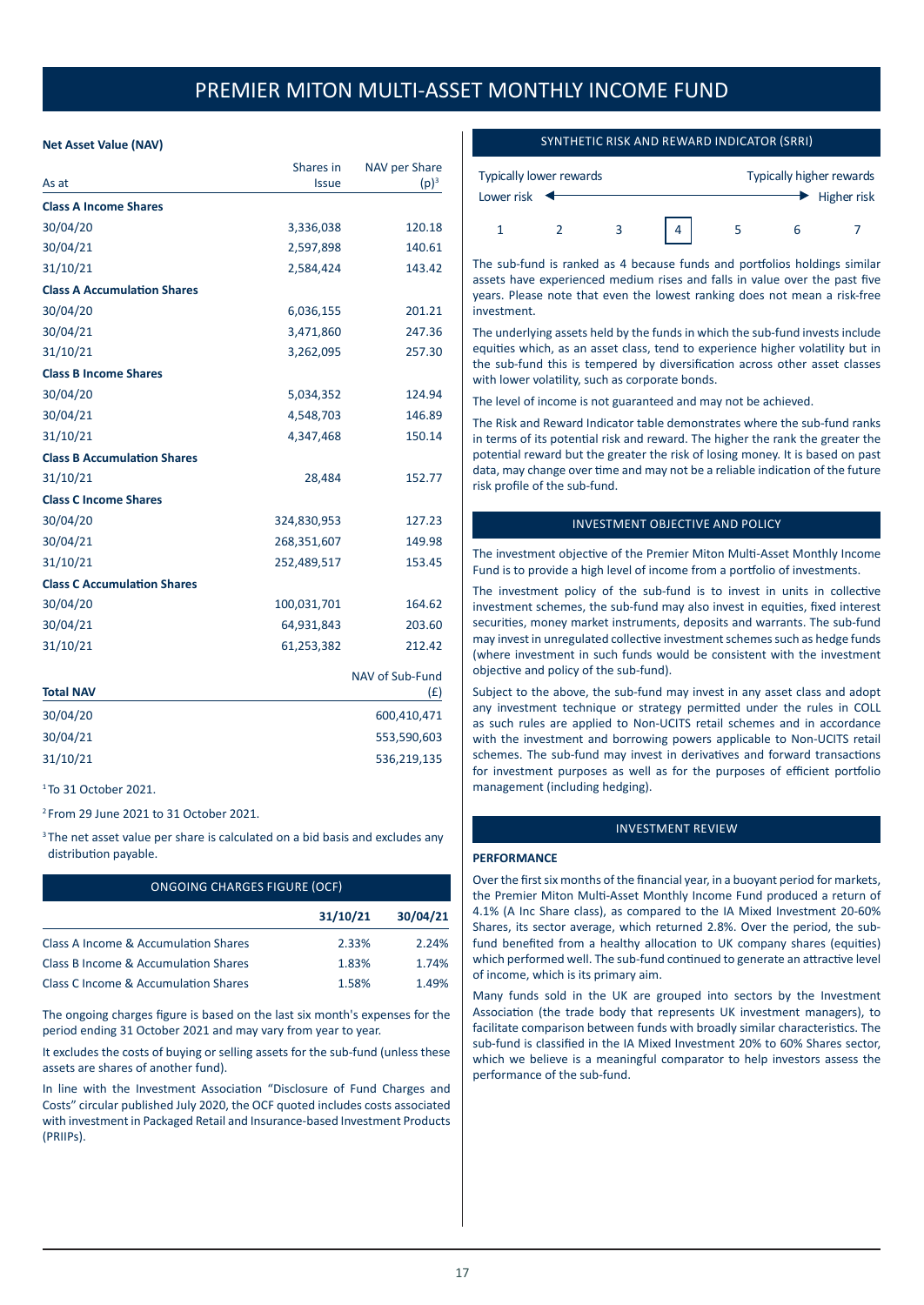#### **MARKET REVIEW**

Equity markets performed well over the period, being supported by generally firm economic data and decent corporate earnings, with sentiment also buoyed by the ongoing successful rollout of vaccination programmes. UK equities continued to perform well, while global equities also performed strongly, with Europe seeing a welcome recovery, benefiting from a pickup in their vaccination efforts. Meanwhile US equities benefited from a rebound in the economy and a recovery in the 'growth' style. However, Japanese equities lagged due to a slow vaccination programme, with Asia ex-Japan and Emerging Markets also subdued, in part due to a raft of new regulations in China. UK government bonds (gilts) provided only muted returns over the period. Commercial property saw a healthy rebound as the UK economy started to recover and the lockdown was gradually lifted.

#### **PORTFOLIO ACTIVITY**

Over the period, the overall allocation to equities was slightly reduced, while we continue to favour UK equities, we took profits in a number of strong performing UK funds, while we also added some more competitively priced offerings. For example, we sold out of Schroder Income Maximiser 'Z' that had performed well, switching to a smaller more nimble fund in the form of Allianz UK Equity Income Fund. We also took some profits in UK smaller companies funds that have seen tremendous growth over the last twelve months or so, selling out completely from VT Teviot UK Smaller Companies. We added to the Japan and Asian ex-Japan allocations as these equity markets had both lagged, while taking some profits in European equities. Following a period of relative weakness, we used some of the proceeds from European equities to increase exposure to BNY Mellon Global Infrastructure Income as both the valuations and income on offer appeared attractive. Within Emerging Markets equities, we sold out of Fiera Magna Emerging Markets Dividend, with proceeds switched to the experienced team at Pacific North of South EM All Cap Equity.

The allocation to bonds was little changed over the period, but we did take profits on some of the stronger performing bond holdings. In contrast, the allocation to Emerging Market Debt (bonds issued by less developed countries) was edged higher as this sector had lagged, and yields on offer were at compelling levels. We also added to the commercial property allocation, topping up a number of holdings that provide solid dividends.

#### **OUTLOOK**

We remain cautiously optimistic on the outlook for equities given the broadly successful vaccination programmes being rolled out in developed markets, with economies now re-opening. Despite some Central Banks indicating that interest rates could be set to rise in the relatively near future, monetary policy still remains very accommodative, which should still be supportive for equity markets, while generally strong company earnings reports are also beneficial. We continue to favour UK equities as valuations remain appealing and dividends continue to recover more quickly than anticipated. The Fund remains focused on shorter maturity bonds, while we favour niche commercial property funds and believe the sub-fund can continue to provide an attractive level of income.

Source: Premier Portfolio Managers Limited, November 2021. The information provided and opinions expressed are those of the investment manager and can change. This information should not be interpreted as investment advice.

Performance data taken from FE Analytics, quoted on a total return (income reinvested), bid to bid, UK sterling basis, Class A Income shares as at 31 October 2021. Reference to any particular investment does not constitute a recommendation to buy or sell the investment. On 20 January 2020, this sub-fund moved from a single pricing basis (mid) to a swing pricing basis. Performance could be shown on a combination of bid, mid or offer prices, depending on the period of reporting, and is shown net of fees with net income reinvested. Past performance is not a guide to future returns and there is a risk of loss to capital.

The top ten purchases and sales during the period were as follows:

|                                  | Costs   |                                | <b>Proceeds</b> |
|----------------------------------|---------|--------------------------------|-----------------|
| <b>Purchases</b>                 | £'000   | <b>Sales</b>                   | £'000           |
| Allianz UK Equity Income         |         | Schroder Income                |                 |
| Fund                             | 26,500  | Maximiser '7'                  | 27,823          |
| <b>TwentyFour Dynamic</b>        |         | <b>Montanaro Equity Income</b> | 14.400          |
| Bond 'I'                         | 11,500  | <b>VT Teviot UK Smaller</b>    |                 |
| Schroder Income                  |         | Companies                      | 12,938          |
| Maximiser '7'                    | 8,000   | GAM UK Equity Income 'Z'       | 10,000          |
| <b>GAM UK Equity Income 'Z'</b>  | 7,700   | Semper Total Return 'I'        | 8,800           |
| Schroder Asian Income            |         | Franklin UK Equity Income      |                 |
| Maximiser                        | 7,700   | 'W'                            | 8,500           |
| <b>VPC Specialty Lending</b>     |         | Angel Oak Multi-Strategy       |                 |
| Investments                      | 7,535   | Income                         | 8,500           |
| Franklin UK Equity Income<br>'W' |         | Fidelity MoneyBuilder          |                 |
| <b>Real Estate Credit</b>        | 6,500   | Income 'Y'                     | 7,500           |
| Investment                       | 6,228   | <b>Magna Emerging Markets</b>  |                 |
|                                  |         | 'B'                            | 7,426           |
| <b>Impact Healthcare REIT</b>    | 6,031   | Sanlam US Absolute             |                 |
| <b>BNY Mellon Global</b>         |         | Return                         |                 |
| Infrastructure Income            | 5,500   | <b>Accumulation 'H'</b>        | 6,775           |
| <b>Total purchases during</b>    |         | <b>Total sales during</b>      |                 |
| the period were                  | 130,343 | the period were                | 158,319         |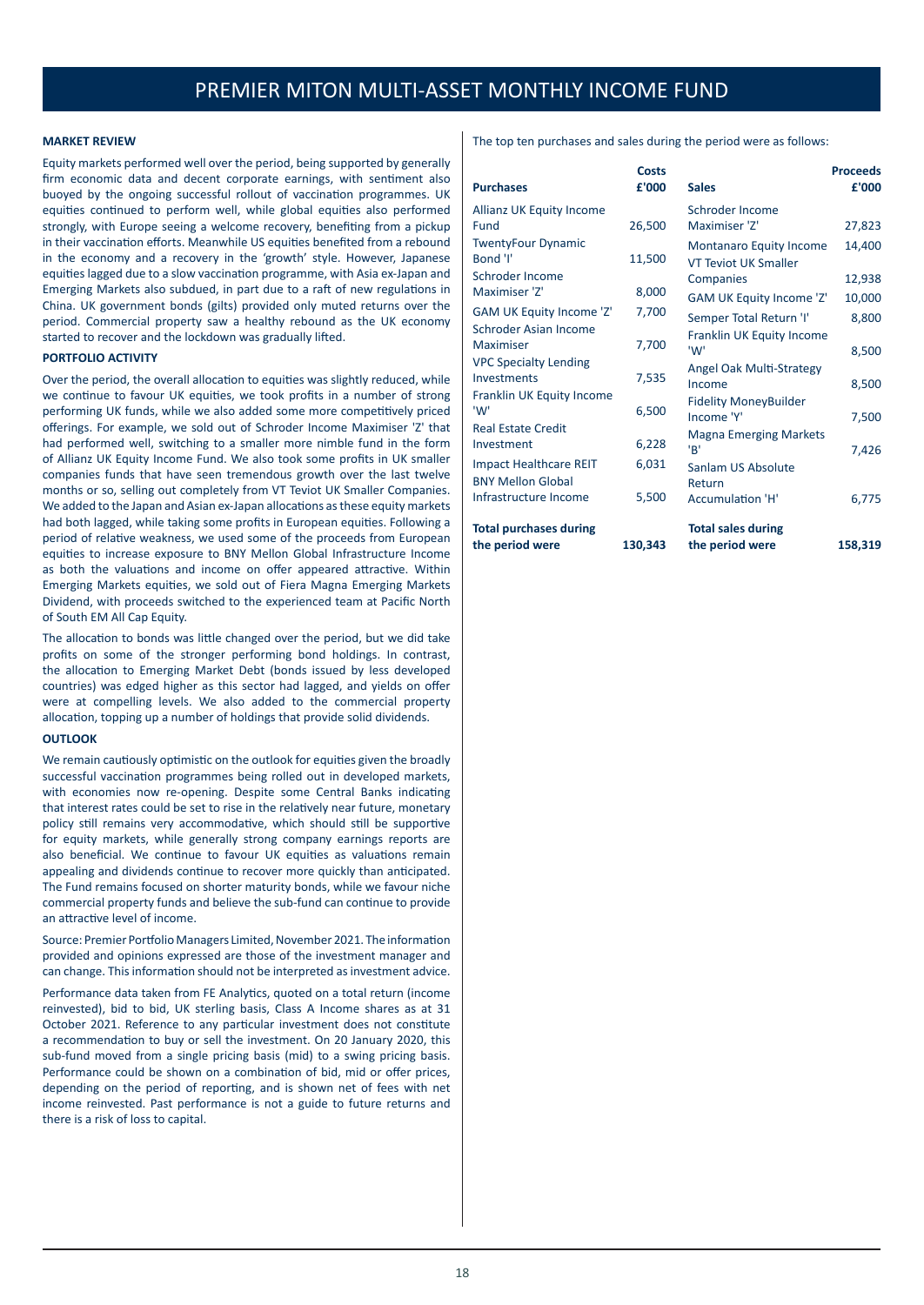## PORTFOLIO OF INVESTMENTS

## As at 31 October 2021

|                |                                                                               | <b>Market</b><br>Value | Total<br>Value of<br>Sub-Fund |
|----------------|-------------------------------------------------------------------------------|------------------------|-------------------------------|
| <b>Holding</b> | <b>Investment</b>                                                             | £'000                  | ℅                             |
|                | <b>COLLECTIVE INVESTMENT SCHEMES 72.14%</b><br>(76.26%)                       |                        |                               |
|                | Alternatives 1.79% (3.13%)                                                    |                        |                               |
| 9,632          | CIFC Long/Short Credit Fund 'C'                                               | 9,580                  | 1.79                          |
|                |                                                                               | 9,580                  | 1.79                          |
|                | Asia (Ex-Japan) 4.10% (2.80%)                                                 |                        |                               |
| 43,390         | Prusik Asian Equity Income                                                    | 5,249                  | 0.98                          |
| 26,963         | Prusik Asian Equity Income 'B'                                                | 3,651                  | 0.68                          |
| 26,323,394     | Schroder Asian Income Maximiser                                               | 13,104                 | 2.44                          |
|                |                                                                               | 22,004                 | 4.10                          |
|                |                                                                               |                        |                               |
| 108,952        | Emerging Markets - Equities 0.98% (0.53%)<br><b>Goodhart Partners Horizon</b> | 102                    | 0.02                          |
| 447,448        | Pacific North of South EM All Cap Equity                                      | 5,145                  | 0.96                          |
|                |                                                                               | 5,247                  | 0.98                          |
|                |                                                                               |                        |                               |
|                | Europe - Equities 4.07% (5.04%)                                               |                        |                               |
| 3,073,837      | Montanaro European Income                                                     | 7,789                  | 1.45                          |
| 12,075,053     | VT Downing European Unconstrained<br>Income Fund 'F'                          | 14,075                 | 2.62                          |
|                |                                                                               | 21,864                 | 4.07                          |
|                |                                                                               |                        |                               |
|                | Fixed Interest 20.48% (21.16%)                                                |                        |                               |
| 90,887         | Angel Oak Multi-Strategy Income                                               | 8,122                  | 1.51                          |
| 14,377,811     | <b>BNY Mellon Emerging Markets Debt Total</b><br>Return                       | 13,085                 | 2.44                          |
| 75,000         | Cairn European Loan Fund                                                      | 7,975                  | 1.49                          |
| 16,566         | <b>CIFC Global Floating Rate Credit Fund</b>                                  | 15,795                 | 2.95                          |
| 17,236,345     | <b>Fidelity Emerging Market Total Return Debt</b>                             | 16,923                 | 3.16                          |
| 575,273        | Ninety One Global Alternative Fund                                            | 11,672                 | 2.18                          |
| 160,000        | Pictet - Strategic Credit                                                     | 16,006                 | 2.98                          |
| 90,601         | Semper Total Return 'I'                                                       | 7,849                  | 1.46                          |
| 109,734        | TwentyFour Dynamic Bond 'I'                                                   | 12,380                 | 2.31                          |
|                |                                                                               | 109,807                | 20.48                         |
|                | Global 6.49% (5.78%)                                                          |                        |                               |
| 25,461,145     | <b>BNY Mellon Global Infrastructure Income</b>                                | 22,816                 | 4.25                          |
| 1,084,171      | Polar Capital Global Convertible                                              | 12,034                 | 2.24                          |
|                |                                                                               | 34,850                 | 6.49                          |
|                | Japan - Equities 3.79% (3.46%)                                                |                        |                               |
| 1,252,994      | Coupland Cardiff Japan Income & Growth                                        |                        |                               |
|                | <b>GBP Unhedged</b>                                                           | 20,361                 | 3.79                          |
|                |                                                                               | 20,361                 | 3.79                          |
|                | Property 1.16% (1.04%)                                                        |                        |                               |
| 4,327,547      | <b>AEW UK - Core Property</b>                                                 | 6,222                  | 1.16                          |
|                |                                                                               | 6,222                  | 1.16                          |
|                |                                                                               |                        |                               |
|                | United Kingdom - Equities 29.28% (33.32%)                                     |                        |                               |
| 21,386,322     | Allianz UK Equity Income Fund                                                 | 24,524                 | 4.57                          |
| 18,185,300     | Fidelity MoneyBuilder Income 'Y'                                              | 22,386                 | 4.17                          |
| 16,103,497     | Franklin UK Equity Income 'W'                                                 | 25,294                 | 4.72                          |
| 2,144,033      | GAM UK Equity Income 'Z'                                                      | 21,732                 | 4.05                          |

| <b>Holding</b> | <b>Investment</b>                           | <b>Market</b><br>Value<br>£'000 | <b>Total</b><br>Value of<br>Sub-Fund<br>% |
|----------------|---------------------------------------------|---------------------------------|-------------------------------------------|
|                | <b>United Kingdom - Equities continued</b>  |                                 |                                           |
| 16,317,842     | Man GLG UK Income                           | 19,451                          | 3.63                                      |
| 6,166,466      | Montanaro Equity Income                     | 15,539                          | 2.90                                      |
| 11,355,420     | <b>TB Evenlode Income</b>                   | 28,063                          | 5.24                                      |
|                |                                             | 156,989                         | 29.28                                     |
|                | <b>INVESTMENT COMPANIES 26.64% (22.53%)</b> |                                 |                                           |
|                | Alternatives 3.00% (1.29%)                  |                                 |                                           |
| 3,017,320      | <b>KKV Secured Loan</b>                     | 412                             | 0.08                                      |
| 16,639,250     | <b>VPC Specialty Lending Investments</b>    | 15,641                          | 2.92                                      |
|                |                                             | 16,053                          | 3.00                                      |
|                | Fixed Interest 10.72% (10.11%)              |                                 |                                           |
| 8,475,718      | Axiom European Financial Debt               | 7,713                           | 1.44                                      |
| 2,100,000      | Doric Nimrod Air Three                      | 756                             | 0.14                                      |
| 2,075,000      | Doric Nimrod Air Two                        | 1,421                           | 0.27                                      |
| 10,300,000     | ICG - Longbow Senior Secured UK Property    | 8,755                           | 1.63                                      |
| 2,611,083      | M&G Credit Income Investment Trust          | 2,559                           | 0.48                                      |
| 7,372,113      | Real Estate Credit Investment               | 11,095                          | 2.07                                      |
| 7,214,867      | Starwood European Real Estate Finance       | 6,998                           | 1.31                                      |
| 11,723,171     | <b>TwentyFour Income</b>                    | 13,013                          | 2.43                                      |
| 7,294,689      | <b>UK Mortgages</b>                         | 5,092                           | 0.95                                      |
|                |                                             | 57,402                          | 10.72                                     |
|                | Property 12.92% (11.13%)                    |                                 |                                           |
| 4,084,990      | <b>AEW UK REIT</b>                          | 4,371                           | 0.82                                      |
| 10,700,000     | Assura                                      | 7,779                           | 1.44                                      |
| 9,637,846      | <b>Empiric Student Property</b>             | 8,462                           | 1.57                                      |
| 14,216,308     | <b>Impact Healthcare REIT</b>               | 16,918                          | 3.15                                      |
| 3,398,405      | <b>Picton Property Income</b>               | 3,371                           | 0.63                                      |
| 2,757,104      | <b>Primary Health Properties</b>            | 4,213                           | 0.79                                      |
| 1,335,000      | Secure Income REIT                          | 5,440                           | 1.01                                      |
| 4,982,729      | Supermarket Income REIT                     | 5,929                           | 1.11                                      |
| 10,797,502     | <b>Target Healthcare REIT</b>               | 12,828                          | 2.40                                      |
|                |                                             | 69,311                          | 12.92                                     |

| <b>Total Net Assets</b>           | 536.219 | 100.00 |
|-----------------------------------|---------|--------|
| Net Other Assets                  | 6.529   | 1.22   |
| <b>Total Value of Investments</b> | 529.690 | 98.78  |

Figures in brackets represent sector distribution at 30 April 2021.

Securities are admitted to an official stock exchange listing or traded on another regulated market unless otherwise stated.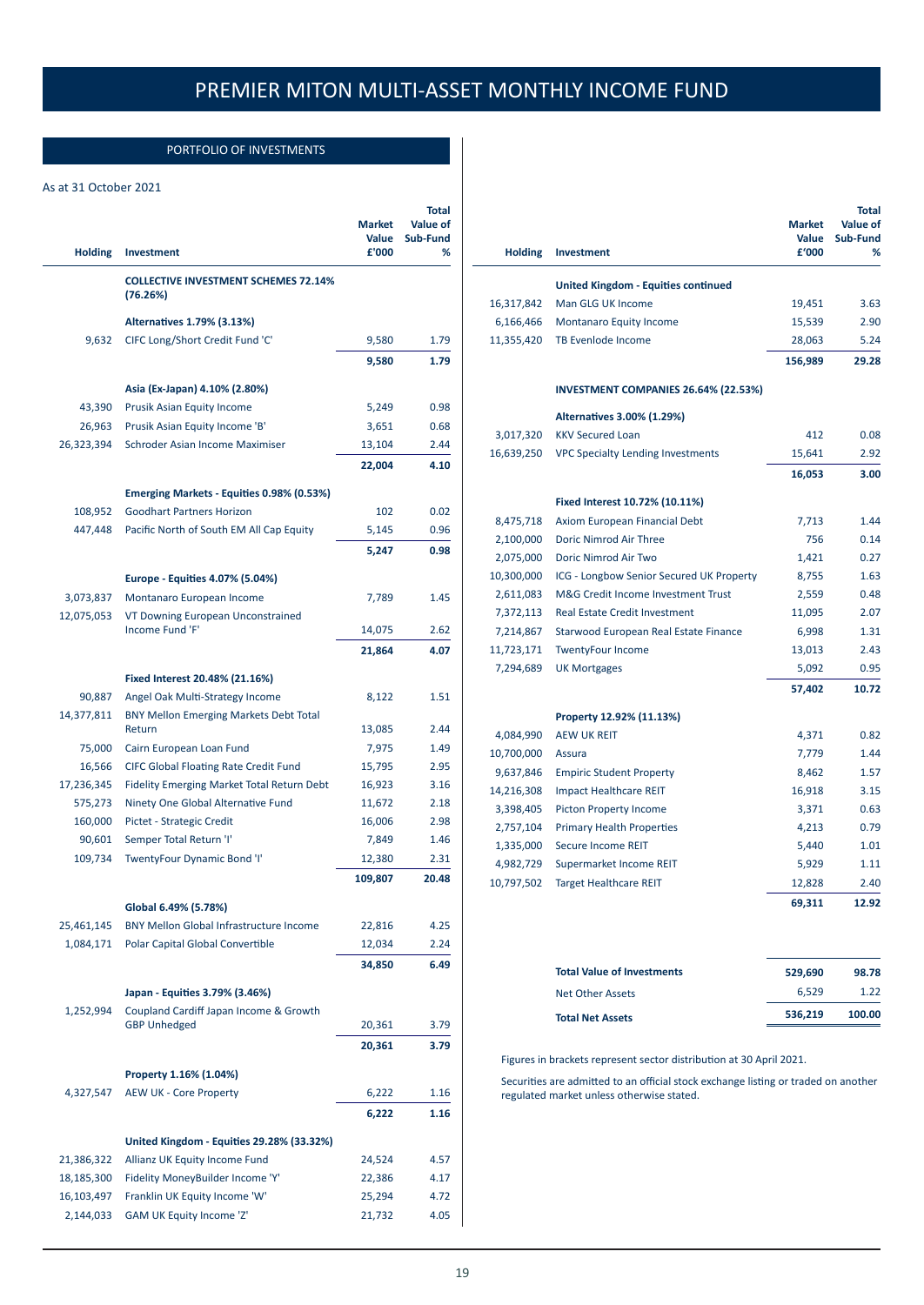## STATEMENT OF TOTAL RETURN

## For the period ended 31 October 2021

|                                                                                    | 31/10/21 |           | 31/10/20 |           |
|------------------------------------------------------------------------------------|----------|-----------|----------|-----------|
|                                                                                    | £'000    | £'000     | £'000    | £'000     |
| Income                                                                             |          |           |          |           |
| Net capital gains                                                                  |          | 12,897    |          | 18,396    |
| Revenue                                                                            | 13,559   |           | 15,114   |           |
| <b>Expenses</b>                                                                    | (2, 287) |           | (2, 433) |           |
| Interest payable and<br>similar charges                                            |          |           | (7)      |           |
| Net revenue before taxation                                                        | 11,272   |           | 12,674   |           |
| Taxation                                                                           | (779)    |           | (1,261)  |           |
| Net revenue after taxation                                                         |          | 10,493    |          | 11,413    |
| Total return before<br>distributions                                               |          | 23,390    |          | 29,809    |
| <b>Distributions</b>                                                               |          | (10, 813) |          | (13, 352) |
| Change in net assets<br>attributable to shareholders<br>from investment activities |          | 12.57     |          | 16.457    |

## STATEMENT OF CHANGE IN NET ASSETS ATTRIBUTABLE TO SHAREHOLDERS

## For the period ended 31 October 2021

|                                                                                    | £'000     | 31/10/21 <sup>1</sup><br>£'000 | £'000     | 31/10/20<br>£'000 |
|------------------------------------------------------------------------------------|-----------|--------------------------------|-----------|-------------------|
| <b>Opening net assets</b><br>attributable to shareholders                          |           | 553,591                        |           | 600,410           |
| Amounts receivable<br>on issue of shares                                           | 28,731    |                                | 37,921    |                   |
| Amounts payable on<br>cancellation of shares                                       | (61, 365) |                                | (115,996) |                   |
|                                                                                    |           | (32, 634)                      |           | (78, 075)         |
| Change in net assets<br>attributable to shareholders<br>from investment activities |           | 12,577                         |           | 16,457            |
| Retained distributions on<br>accumulation shares                                   |           | 2,685                          |           | 3,590             |
| Unclaimed distributions                                                            |           |                                |           |                   |
| <b>Closing net assets</b>                                                          |           |                                |           |                   |
| attributable to shareholders                                                       |           | 536,219                        |           | 542,383           |

<sup>1</sup> Opening net assets attributable to shareholders for current period differs from the comparative period closing balance as they are not consecutive periods.

## BALANCE SHEET

## As at 31 October 2021

|                                          | 31/10/21<br>£'000 | 30/04/21<br>£'000 |
|------------------------------------------|-------------------|-------------------|
| <b>ASSETS</b>                            |                   |                   |
| Fixed assets:                            |                   |                   |
| Investments                              | 529,690           | 546,896           |
| Current assets:                          |                   |                   |
| <b>Debtors</b>                           | 8,554             | 16,551            |
| Cash and bank balances                   | 3,041             | 2,490             |
| <b>Total assets</b>                      | 541,285           | 565,937           |
| <b>LIABILITIES</b>                       |                   |                   |
| Creditors:                               |                   |                   |
| <b>Bank overdrafts</b>                   |                   | (667)             |
| Distribution payable<br>on income shares | (1,788)           | (3,934)           |
| Other creditors                          | (3, 278)          | (7, 745)          |
| <b>Total liabilities</b>                 | (5,066)           | (12, 346)         |
| Net assets attributable to               |                   |                   |
| shareholders                             | 536,219           | 553,591           |

On behalf of Premier Portfolio Managers Limited.

Gregor Craig **Ian West** Director (of the ACD) Director (of the ACD) 23 December 2021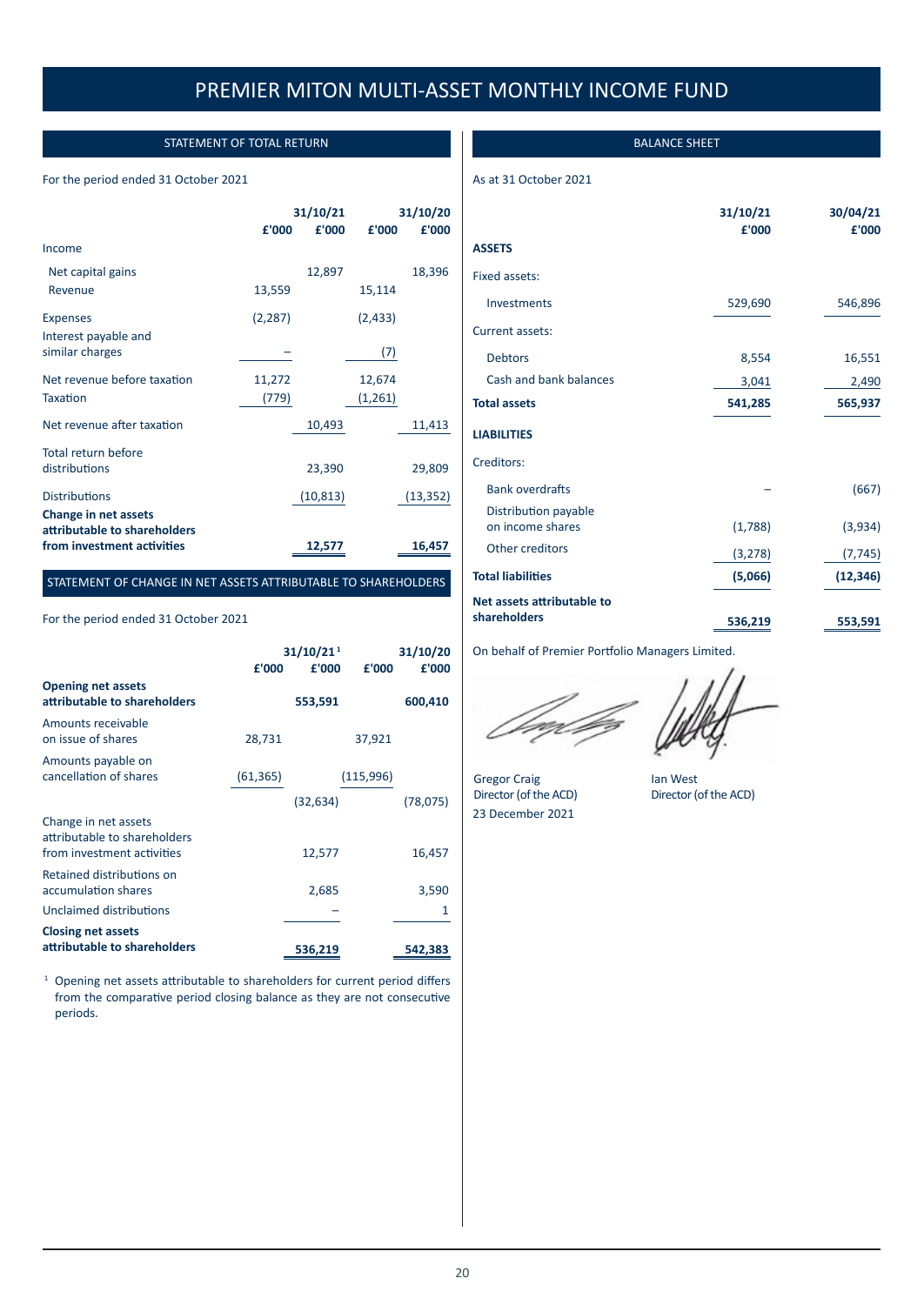## NOTE TO THE FINANCIAL STATEMENTS

### **1. ACCOUNTING POLICIES**

The interim financial statements have been prepared under the historical cost convention, as modified by the revaluation of investments and in accordance with the Statement of Recommended Practice 'Financial Statements of Authorised Funds', issued by The Investment Association in May 2014, the Financial Conduct Authority's Collective Investment Schemes sourcebook and the Instrument of Incorporation.

## DISTRIBUTION TABLES

## For the period from 1 May 2021 to 31 May 2021

**First Monthly dividend distribution in pence per share**

## **Class A Income Shares**

|         |                   |              |          | <b>Distribution Paid</b> |
|---------|-------------------|--------------|----------|--------------------------|
|         | <b>Net Income</b> | Equalisation | 28/06/21 | 28/06/20                 |
| Group 1 | 0.3247            | -            | 0.3247   | 0.3699                   |
| Group 2 | 0.1308            | 0.1939       | 0.3247   | 0.3699                   |

#### **Class A Accumulation Shares**

|         |                   |                     |          | <b>Amount Accumulated</b> |
|---------|-------------------|---------------------|----------|---------------------------|
|         | <b>Net Income</b> | <b>Equalisation</b> | 28/06/21 | 28/06/20                  |
| Group 1 | 0.5713            | -                   | 0.5713   | 0.6192                    |
| Group 2 | 0.2303            | 0.3410              | 0.5713   | 0.6192                    |

#### **Class B Income Shares**

|         |                   |                     |          |          | <b>Distribution Paid</b> |
|---------|-------------------|---------------------|----------|----------|--------------------------|
|         | <b>Net Income</b> | <b>Equalisation</b> | 28/06/21 | 28/06/20 |                          |
| Group 1 | 0.3268            |                     | 0.3268   | 0.3738   |                          |
| Group 2 | 0.1311            | 0.1957              | 0.3268   | 0.3738   |                          |

## **Class C Income Shares**

|         |                   |              | <b>Distribution Paid</b> |          |
|---------|-------------------|--------------|--------------------------|----------|
|         | <b>Net Income</b> | Equalisation | 28/06/21                 | 28/06/20 |
| Group 1 | 0.3272            | -            | 0.3272                   | 0.3753   |
| Group 2 | 0.1309            | 0.1963       | 0.3272                   | 0.3753   |

## **Class C Accumulation Shares**

|         |                   |                     |          | <b>Amount Accumulated</b> |
|---------|-------------------|---------------------|----------|---------------------------|
|         | <b>Net Income</b> | <b>Equalisation</b> | 28/06/21 | 28/06/20                  |
| Group 1 | 0.4442            | -                   | 0.4442   | 0.4857                    |
| Group 2 | 0.1778            | 0.2664              | 0.4442   | 0.4857                    |

For the period from 1 June 2021 to 30 June 2021

## **Second Monthly dividend distribution in pence per share**

## **Class A Income Shares**

|                   |                     | <b>Distribution Paid</b> |          |
|-------------------|---------------------|--------------------------|----------|
| <b>Net Income</b> | <b>Equalisation</b> | 28/07/21                 | 28/07/20 |
| 0.4068            | -                   | 0.4068                   | 0.3910   |
| 0.0543            | 0.3525              | 0.4068                   | 0.3910   |
|                   |                     |                          |          |

## **Class A Accumulation Shares**

|         |                   |                     |          | <b>Amount Accumulated</b> |  |
|---------|-------------------|---------------------|----------|---------------------------|--|
|         | <b>Net Income</b> | <b>Equalisation</b> | 28/07/21 | 28/07/20                  |  |
| Group 1 | 0.7173            | -                   | 0.7173   | 0.6580                    |  |
| Group 2 | 0.0958            | 0.6215              | 0.7173   | 0.6580                    |  |

## **Class B Income Shares**

|         |                   |                     |          |          | <b>Distribution Paid</b> |
|---------|-------------------|---------------------|----------|----------|--------------------------|
|         | <b>Net Income</b> | <b>Equalisation</b> | 28/07/21 | 28/07/20 |                          |
| Group 1 | 0.4129            | -                   | 0.4129   | 0.3960   |                          |
| Group 2 | 0.0508            | 0.3621              | 0.4129   | 0.3960   |                          |
|         |                   |                     |          |          |                          |

### **Class B Accumulation Shares**

|         |                   |              | <b>Amount Accumulated</b> |           |
|---------|-------------------|--------------|---------------------------|-----------|
|         | <b>Net Income</b> | Equalisation | 28/07/21                  | 28/07/20* |
| Group 1 | 0.4124            |              | 0.4124                    | -         |
| Group 2 |                   | 0.4124       | 0.4124                    |           |

## **Class C Income Shares**

|         |                   |                     |          | <b>Distribution Paid</b> |
|---------|-------------------|---------------------|----------|--------------------------|
|         | <b>Net Income</b> | <b>Equalisation</b> | 28/07/21 | 28/07/20                 |
| Group 1 | 0.4155            |                     | 0.4155   | 0.3980                   |
| Group 2 | 0.0488            | 0.3667              | 0.4155   | 0.3980                   |

## **Class C Accumulation Shares**

|         |                   |                     | <b>Amount Accumulated</b> |          |
|---------|-------------------|---------------------|---------------------------|----------|
|         | <b>Net Income</b> | <b>Equalisation</b> | 28/07/21                  | 28/07/20 |
| Group 1 | 0.5652            |                     | 0.5652                    | 0.5170   |
| Group 2 | 0.0664            | 0.4988              | 0.5652                    | 0.5170   |
|         |                   |                     |                           |          |

### For the period from 1 July 2021 to 31 July 2021

**Third Monthly dividend distribution in pence per share**

#### **Class A Income Shares**

|         |                   |                     |          | <b>Distribution Paid</b> |
|---------|-------------------|---------------------|----------|--------------------------|
|         | <b>Net Income</b> | <b>Equalisation</b> | 27/08/21 | 28/08/20                 |
| Group 1 | 0.5735            |                     | 0.5735   | 0.5950                   |
| Group 2 | 0.0970            | 0.4765              | 0.5735   | 0.5950                   |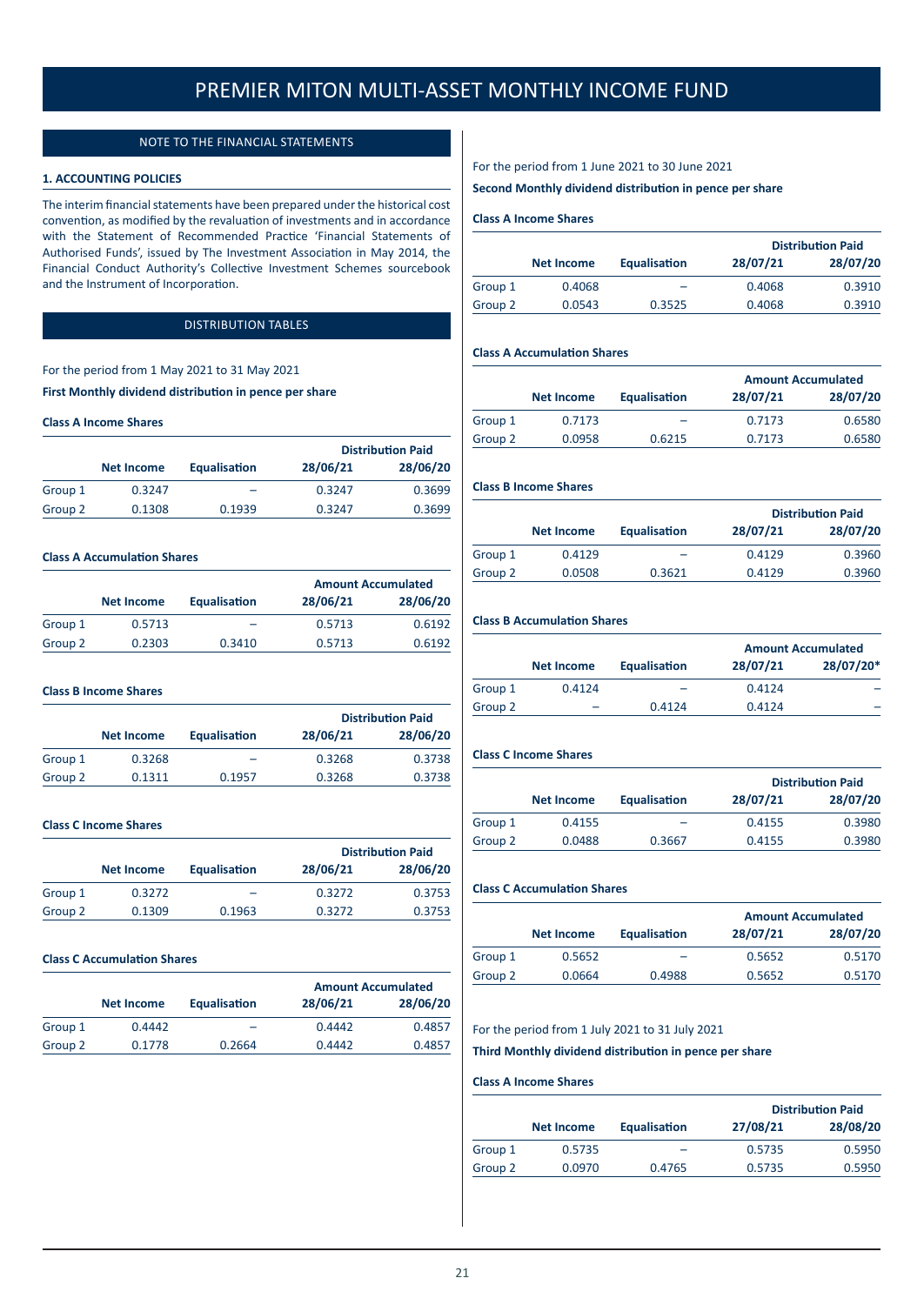## **Class A Accumulation Shares**

|         |                   |                     | <b>Amount Accumulated</b> |          |
|---------|-------------------|---------------------|---------------------------|----------|
|         | <b>Net Income</b> | <b>Equalisation</b> | 27/08/21                  | 28/08/20 |
| Group 1 | 0.9224            |                     | 0.9224                    | 1.0010   |
| Group 2 | 0.1561            | 0.7663              | 0.9224                    | 1.0010   |

## **Class B Income Shares**

|         |                   |                     |          | <b>Distribution Paid</b> |
|---------|-------------------|---------------------|----------|--------------------------|
|         | <b>Net Income</b> | <b>Equalisation</b> | 27/08/21 | 28/08/20                 |
| Group 1 | 0.6193            | -                   | 0.6193   | 0.6190                   |
| Group 2 | 0.1026            | 0.5167              | 0.6193   | 0.6190                   |

## **Class B Accumulation Shares**

|         |                   |              |          | <b>Amount Accumulated</b> |
|---------|-------------------|--------------|----------|---------------------------|
|         | <b>Net Income</b> | Equalisation | 27/08/21 | 28/08/20*                 |
| Group 1 | 0.4956            |              | 0.4956   |                           |
| Group 2 | 0.4956            | -            | 0.4956   |                           |

## **Class C Income Shares**

|         |                   |              |          | <b>Distribution Paid</b> |
|---------|-------------------|--------------|----------|--------------------------|
|         | <b>Net Income</b> | Equalisation | 27/08/21 | 28/08/20                 |
| Group 1 | 0.6433            |              | 0.6433   | 0.6305                   |
| Group 2 | 0.1055            | 0.5378       | 0.6433   | 0.6305                   |

## **Class C Accumulation Shares**

|         |                   |              |          | <b>Amount Accumulated</b> |
|---------|-------------------|--------------|----------|---------------------------|
|         | <b>Net Income</b> | Equalisation | 27/08/21 | 28/08/20                  |
| Group 1 | 0.8026            | -            | 0.8026   | 0.8210                    |
| Group 2 | 0.1315            | 0.6711       | 0.8026   | 0.8210                    |

## For the period from 1 August 2021 to 31 August 2021

## **Fourth Monthly dividend distribution in pence per share**

## **Class A Income Shares**

|         |                   |              |          | <b>Distribution Paid</b> |
|---------|-------------------|--------------|----------|--------------------------|
|         | <b>Net Income</b> | Equalisation | 28/09/21 | 28/09/20                 |
| Group 1 | 0.4320            |              | 0.4320   | 0.4350                   |
| Group 2 | 0.1021            | 0.3299       | 0.4320   | 0.4350                   |

### **Class A Accumulation Shares**

|         |                   |                     |          | <b>Amount Accumulated</b> |
|---------|-------------------|---------------------|----------|---------------------------|
|         | <b>Net Income</b> | <b>Equalisation</b> | 28/09/21 | 28/09/20                  |
| Group 1 | 0.7680            |                     | 0.7680   | 0.7370                    |
| Group 2 | 0.1721            | 0.5959              | 0.7680   | 0.7370                    |

**Class B Income Shares**

|         |                   |              |          | <b>Distribution Paid</b> |
|---------|-------------------|--------------|----------|--------------------------|
|         | <b>Net Income</b> | Equalisation | 28/09/21 | 28/09/20                 |
| Group 1 | 0.4520            |              | 0.4520   | 0.4530                   |
| Group 2 | 0.1089            | 0.3431       | 0.4520   | 0.4530                   |
|         |                   |              |          |                          |

## **Class B Accumulation Shares**

|         |                   |              |          | <b>Amount Accumulated</b> |
|---------|-------------------|--------------|----------|---------------------------|
|         | <b>Net Income</b> | Equalisation | 28/09/21 | 28/09/20*                 |
| Group 1 | 0.4550            | -            | 0.4550   |                           |
| Group 2 | 0.4550            |              | 0.4550   |                           |

## **Class C Income Shares**

|         |                   |                     |          | <b>Distribution Paid</b> |
|---------|-------------------|---------------------|----------|--------------------------|
|         | <b>Net Income</b> | <b>Equalisation</b> | 28/09/21 | 28/09/20                 |
| Group 1 | 0.4620            | -                   | 0.4620   | 0.4620                   |
| Group 2 | 0.1125            | 0.3495              | 0.4620   | 0.4620                   |

## **Class C Accumulation Shares**

|         |                   |                     | <b>Amount Accumulated</b> |          |
|---------|-------------------|---------------------|---------------------------|----------|
|         | <b>Net Income</b> | <b>Equalisation</b> | 28/09/21                  | 28/09/20 |
| Group 1 | 0.6330            |                     | 0.6330                    | 0.6040   |
| Group 2 | 0.1457            | 0.4873              | 0.6330                    | 0.6040   |

## For the period from 1 September 2021 to 30 September 2021

## **Fifth Monthly dividend distribution in pence per share**

## **Class A Income Shares**

|         |                   |                     |          | <b>Distribution Paid</b> |
|---------|-------------------|---------------------|----------|--------------------------|
|         | <b>Net Income</b> | <b>Equalisation</b> | 28/10/21 | 28/10/20                 |
| Group 1 | 0.4320            |                     | 0.4320   | 0.4350                   |
| Group 2 | 0.0143            | 0.4177              | 0.4320   | 0.4350                   |

## **Class A Accumulation Shares**

|         |                   |                     | <b>Amount Accumulated</b> |          |
|---------|-------------------|---------------------|---------------------------|----------|
|         | <b>Net Income</b> | <b>Equalisation</b> | 28/10/21                  | 28/10/20 |
| Group 1 | 0.7680            |                     | 0.7680                    | 0.7370   |
| Group 2 | 0.0490            | 0.7190              | 0.7680                    | 0.7370   |
|         |                   |                     |                           |          |

## **Class B Income Shares**

|         |                   |                     |          | <b>Distribution Paid</b> |
|---------|-------------------|---------------------|----------|--------------------------|
|         | <b>Net Income</b> | <b>Equalisation</b> | 28/10/21 | 28/10/20                 |
| Group 1 | 0.4520            |                     | 0.4520   | 0.4530                   |
| Group 2 | 0.0081            | 0.4439              | 0.4520   | 0.4530                   |